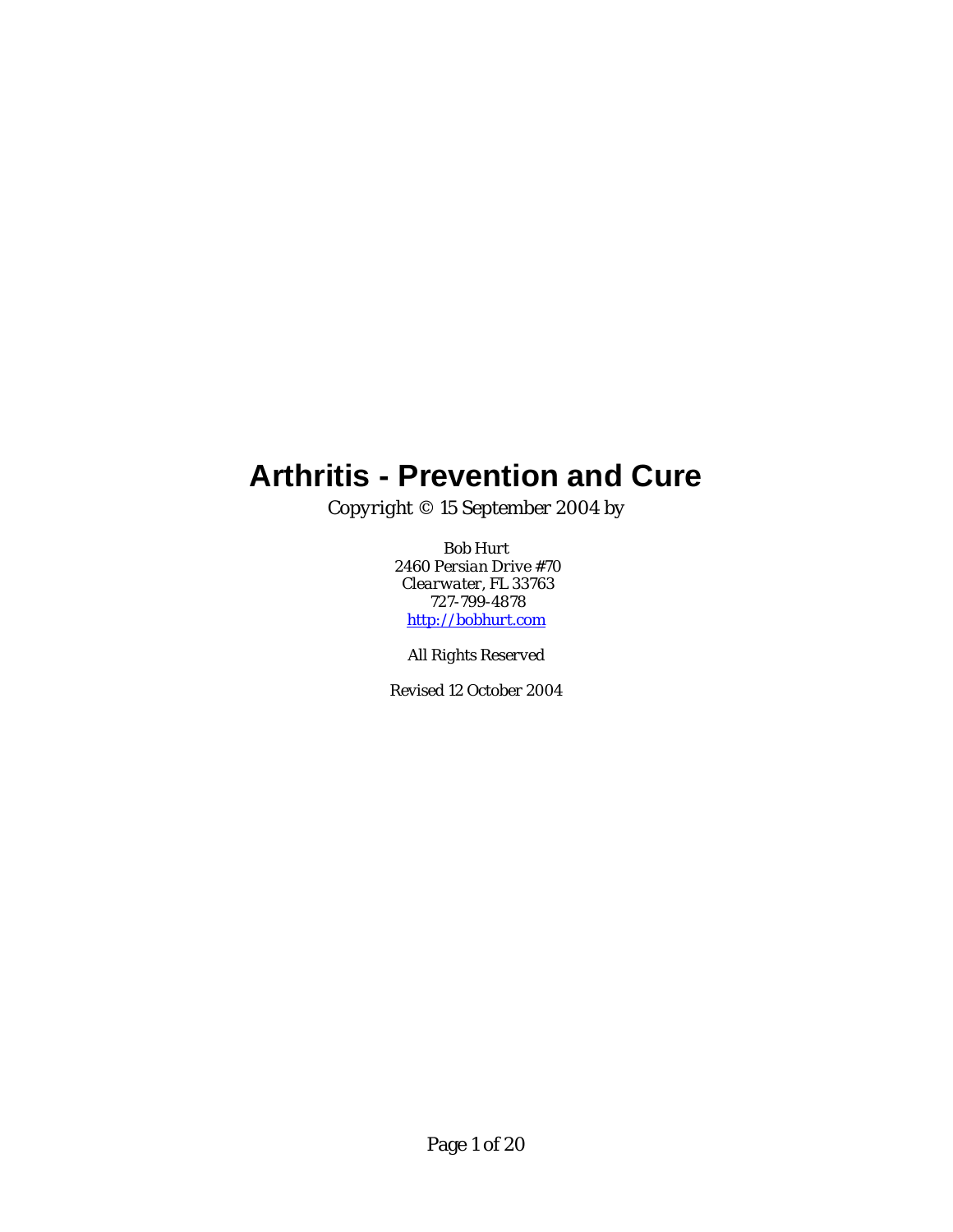## Table of Contents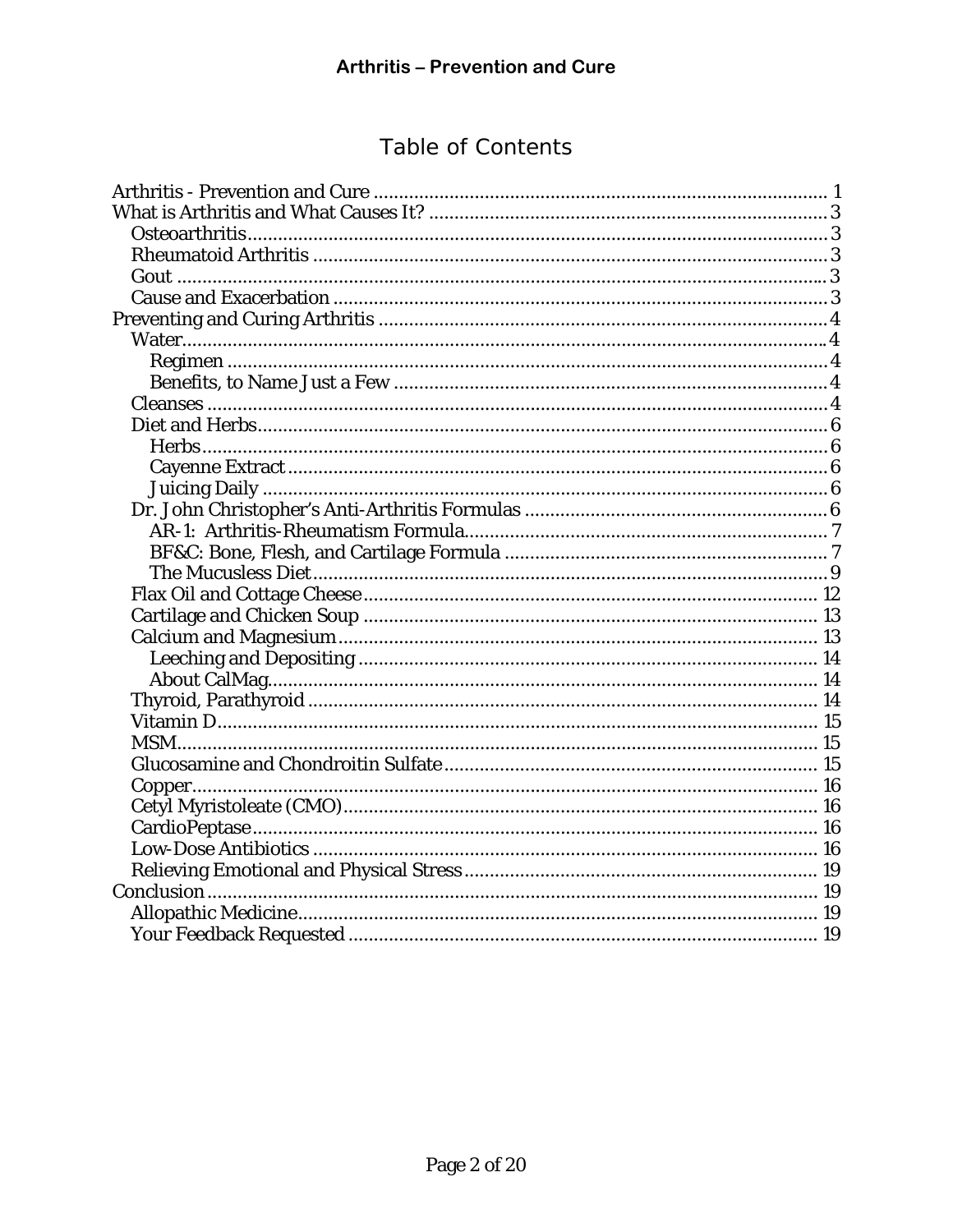## <span id="page-2-0"></span>**What is Arthritis and What Causes It?**

Arthritis is a condition of swollen and aching joints and tendons caused by calcification. Typical conditions include osteoarthritis, rheumatoid arthritis, and gout. The term arthritis refers to more than 100 different diseases that affect the joints (the places in your body where bones meet) and, sometimes, muscles and other tissues. These diseases fall into two categories. One form of arthritis — called degenerative arthritis or osteoarthritis — results from the breakdown of the cushioning tissue inside joints called cartilage. The other form of arthritis — called inflammatory arthritis — results from inflammation (redness, warmth and swelling) in the joints. Rheumatoid arthritis is a type of inflammatory arthritis.

### **Osteoarthritis**

Osteoarthritis affects bones, typically in the neck, fingers, hands, lower back, hips, and knees. The cartilage that cushions the joints wears out and breaks apart, and bone spurs develop which make ends of bones in the joints rub together painfully. The fluid-filled synovial membrane in the joint becomes irritated and causes swelling. The condition is exacerbated by obesity, injury, and physical stress.

### **Rheumatoid Arthritis**

Rheumatoid arthritis is characterized by the inflammation of the membrane lining the joint, which causes pain, stiffness, warmth, redness and swelling. The inflamed joint lining can invade and damage bone and cartilage. Inflammatory cells release enzymes that may digest bone and cartilage. The joint can lose its shape and alignment, resulting in pain and loss of movement. The condition often affects the same joint on both sides of the body, particularly shoulders and arms.

#### **Gout**

Gout is normally an acute condition that affects the ankles or foot, usually the ball of the big toe with swelling, redness of the skin, and agonizing sensitivity. Gout occurs when uric acid levels are so high in the blood that it crystallizes in bone joints. as a result of an excess of uric acid

### **Cause and Exacerbation**

The manner in which arthritis is caused is by ingesting calcium in a form that prevents its absorption and proper metabolism so that it collects on the ends of tendons and bones, by consuming foods or evolving a body condition that produces within the body acids and waste matter that solidify and lock the bone joints, and by reduced immune function.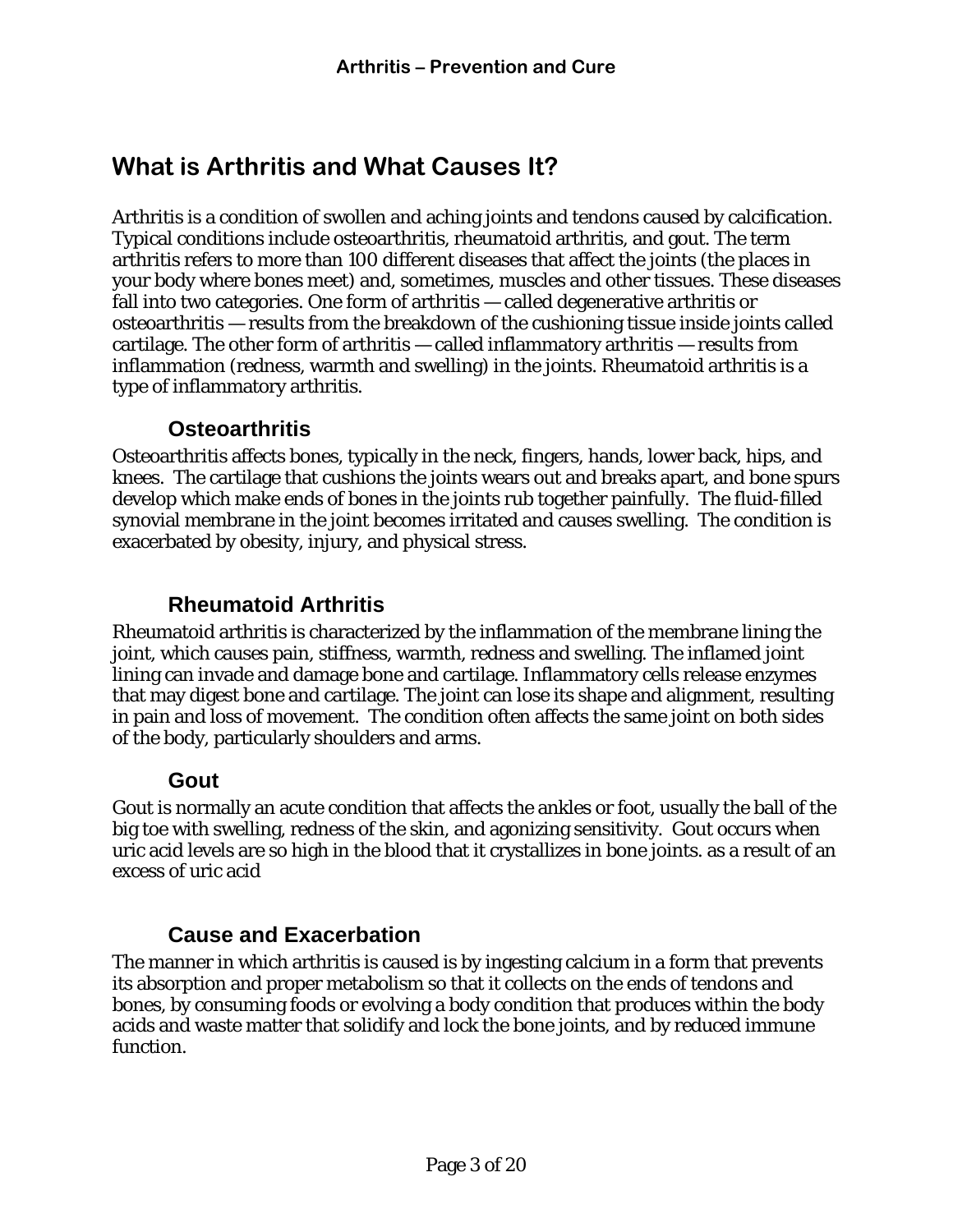<span id="page-3-0"></span>The number one behavior contributing to arthritis is improper diet and insufficient water in the diet. Some of the worst intakes are eggs, bread, milk, meat, salt, and sugar because they cause arthritic calcification. Cold temperatures and consuming extremely hard water (generally of twelve or more grains in hardness) will often accentuate an arthritic condition.

Some researchers have asserted arthritis is caused by bacteria.

## **Preventing and Curing Arthritis**

There are a number of things you can do to alleviate, and sometimes reverse, the arthritic condition, without resorting to corticosteroids and harmful pharmaceuticals.

#### **Water**

Insufficient water exacerbates any body illness and is the biggest reason people suffer from obesity, high blood pressure, arthritis, and numerous other maladies. For more details buy the books or visit the sites below:

- [Water: For Health, For Healing, For Life: You're Not Sick, You're Thirsty](http://www.amazon.com/exec/obidos/ASIN/0446690740/ref%3Dnosim/booknu3-20/002-2688069-7899232)
- [Your Body's Many Cries for Water](http://www.amazon.com/exec/obidos/tg/detail/-/0962994235/002-2688069-7899232?v=glance)
- [How to Deal Simply with Back Pain and Rheumatoid Joint Pain](http://www.amazon.com/exec/obidos/tg/detail/-/0962994200/ref=pd_sim_books_1/002-2688069-7899232?v=glance&s=books)
- □ [http://www.watercure.com/default2.htm.](http://www.watercure.com/default2.htm)

#### *Regimen*

My recommendation is that you have 1 ounce of water for every two pounds of body weight daily. The regimen that works best (for many reasons I won't detail here) is:  $\frac{1}{2}$ litre upon arising in the morning and  $\frac{1}{2}$  liter  $\frac{1}{2}$  hour prior to each meal, and no water within 2 hours after eating. The pre-noon water should be taken with a teaspoon of sea salt, and lunch should be accompanied by sipping a hot cup of CalMag "tea", made with the CalMag formula.

#### *Benefits, to Name Just a Few*

If you drink sufficient water, you will not over-eat, toxins will be properly eliminated through the bowels, skin, and breath, your bowel movements will be (more) regular, and you will reduce the likelihood of kidney dysfunction and kidney stones. You will also build blood volume, lower brain temperature, and better regulate blood pressure.

#### **Cleanses**

Cleansing is the first thing you do to put yourself on a path to good health, for they remove deadly toxins from the body, toxins you get from food, water, other substances you ingest, inhale, or expose your skin to. Cleanses include de-worming the body and cleaning the intestines, liver, kidneys, blood, lungs, and skin so that toxins are eliminated from the body and kept flowing outward.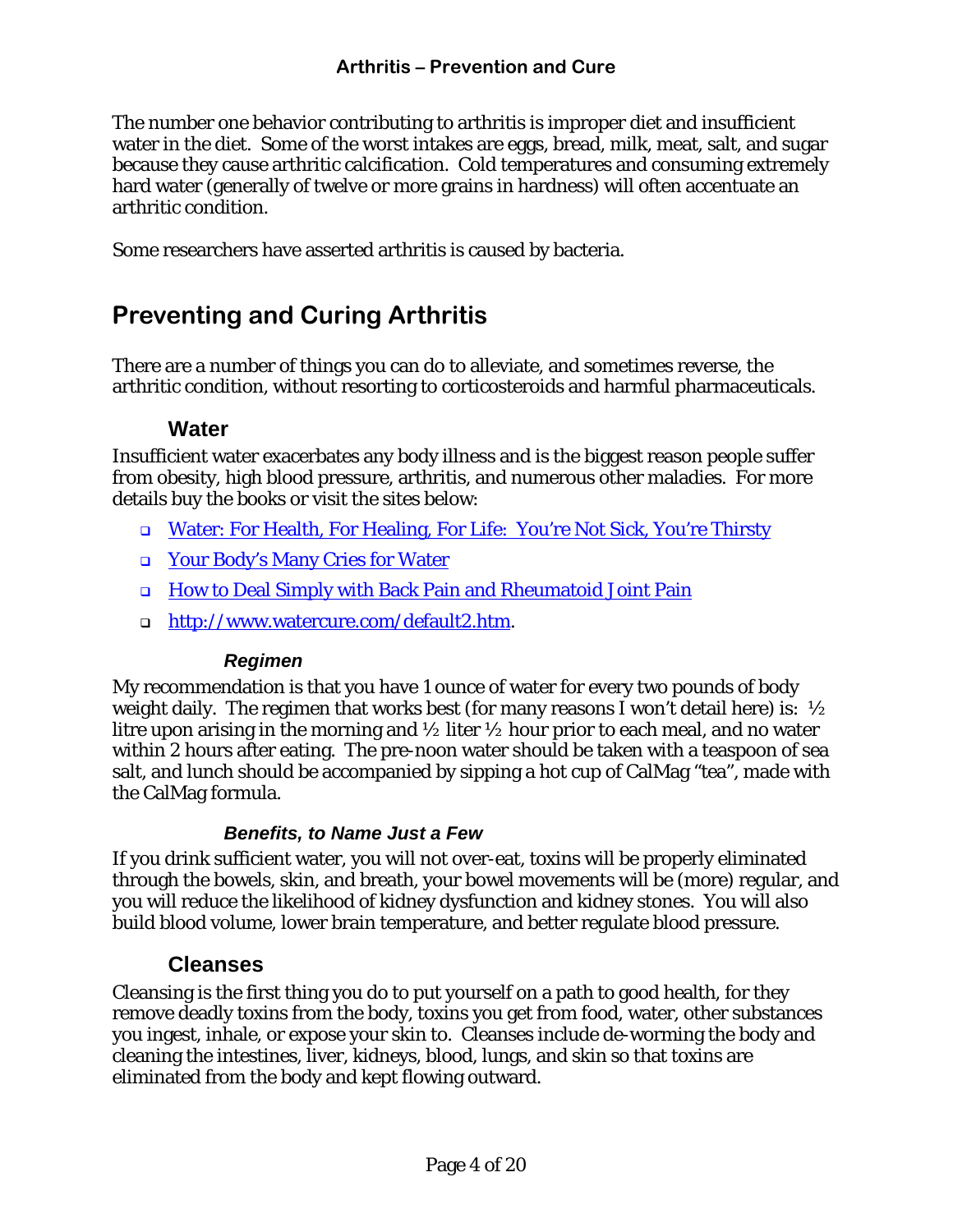These cleanses are critically important because it is impossible for the body to heal itself if it is infested with parasites, contains fecal impactions, has lymphatic blockages, is ridden with viral and bacterial infection, loaded with liver and kidney stones, and has a depressed immune system. Perform the following cleanses, in the order given: parasite cleanse, intestinal cleanse (small and large intestines), liver cleanse, kidney cleanse, blood cleanse. You can get details about these from

□ [http://healthfree.com,](http://healthfree.com/)

and from Hulda Clark's [The Cure for All Diseases,](http://www.amazon.com/exec/obidos/ASIN/1890035017/002-2688069-7899232) which you can also [read on-line.](http://www.curezone.com/books/book_the_cure_for_all_diseases.html) You can get some of the cleansing products at

- □ [http://botanicals.net](http://botanicals.net/),
- [http://clearwaterherbs.com,](http://clearwaterherbs.com/)
- **http://westernbotanicals.com** (broad selection, cheap prices)

Here are a few comments about cleansing:

- Getting rid of **parasites** requires taking a teaspoon each of wormwood leaves, freshly ground cloves, and a tincture made from the green hulls of black walnuts daily for 3 weeks.
- Cleansing the **intestines** requires rebuilding the colony of good bacteria in the small intestine, and taking herbs that increase peristaltic action to break loose fecal impaction and flush it out – sometimes upper colonics are necessary.
- Cleansing the **liver** is a week-long process that dilates the bile passages and expunges liver stones from the liver and gall bladder. It may need to be repeated every month or so till no more stones can be removed.
- Cleansing the **kidneys** requires ingesting juices and herbs that dissolve the 7 kinds of crystalline stones that can grow in the kidneys – the process is painless and requires no ultrasonic or surgical activity.
- Cleansing the **blood** involves ingesting cleansing herbs and cayenne pepper as part of the daily diet – it is a simple and relatively inexpensive lifestyle change.
- Cleansing the **lymph** system involves daily exercise (like hot sex) that provokes heavy breathing, and requires that you stop wearing restrictive clothing like brassieres around lymph channels like under the arms.
- Cleansing the **skin** involves daily baths and, while bathing or showering, scrubbing the skin with a rough cloth to help it to breathe and get rid of dead skin, exercising or using a sauna or steam room in such a way that you sweat profusely.
- Certain "**energy**" cleanses include transcendental meditation, yoga exercises, and acupuncture. These are highly praised in some Asian cultures, and may be beneficial.

All cleanses require that you drink abundant water, as given in the topic above, daily.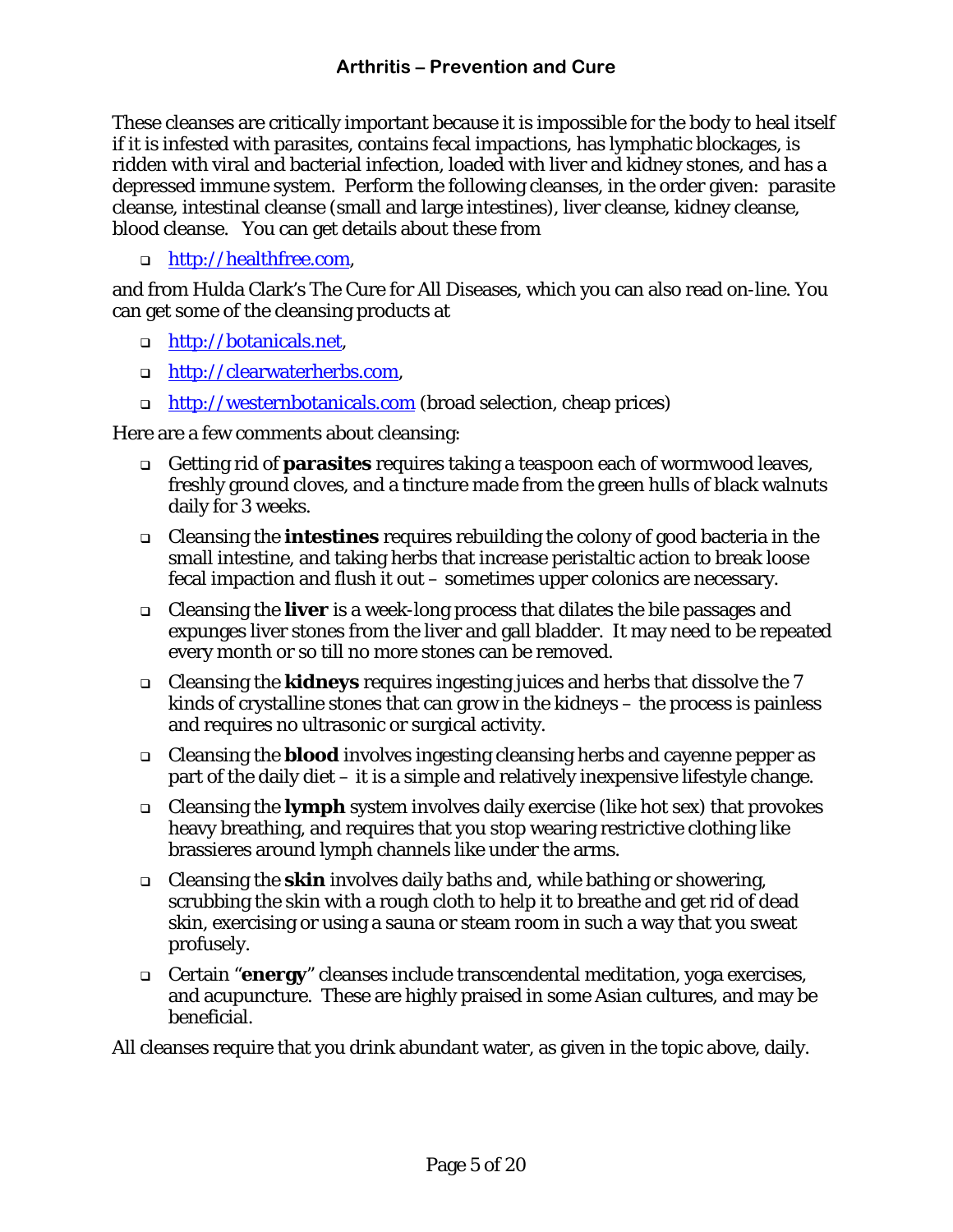### **Diet and Herbs**

<span id="page-5-0"></span>An alkaline diet is required for relief from arthritis. I recommend getting meat out of the diet, and incorporating into the diet raw, organic, fresh vegetables, fruits, nuts, grains, seeds, and berries. Aside from soups, the only foods you should cook are proteins or vegetables to hard to eat raw, and those should not be over-cooked.

Try making lots of fresh salads and eat a huge one every day, loaded with such things as cabbage, celery, endive, carrot, cucumber, lettuce, onion, radish, watercress, spinach, kale, arugula, dandelion greens, tomatoes, broccoli, cauliflower, mushroom, asparagus tips, and squash.

#### *Herbs*

The following herbs are reputed to alleviate arthritis pain: celery seed, fenugreek, gingerly seeds, mustard seed, cayenne peppers, burdock leaves, devil's claw, tumeric root, alfalfa leaves and seeds, potato juice, fresh pineapple juice (bromelain), lime juice, yucca stalk, wild yam root, hydrangea, Brigham tea, chaparral, black walnut hulls, black cohosh root, wild lettuce leaves, sarsaparilla root, and valerian root.

Burdock leaves and roots help to decalcify joints and tendons, and work well as ingredients for a poultice as well as a tea.

#### *Cayenne Extract*

You can make cayenne extract by blending together hot peppers with a pint or more of vodka in a blender, putting the mushy solution into a jar, then filling it to the top with vodka, sealing it tightly, and setting it in the sunshine for a month, shaking it daily. At the end of that time, strain out and discard the pulp. I recommend adding garlic, ginger, gingerly seeds, fenugreek, mustard seed, devil's claw, tumeric root, alfalfa seeds, and burdock root into the blender with the peppers. This will produce an arthritis-specific formula.

You can take a dropperful or two of the cayenne daily, and add a few drops to the oil you are massaging into the joints.

#### *Juicing Daily*

You should buy and use a juicer, and drink at least a quart of fresh organic vegetable and fruit juice daily.

Every two months, stop eating altogether for a week and take no food at all except in freshly prepared juices.

### **Dr. John Christopher's Anti-Arthritis Formulas**

Dr. John Christopher was a renowned herbalist with a photographic memory who was wildly successful in treating arthritis. He was known to use burdock root tea and burdock leaf poultices to break down calcifications, loosen joints, and relieve pain in his arthritic patients. Along with administering burdock, he required diet changes from his patients.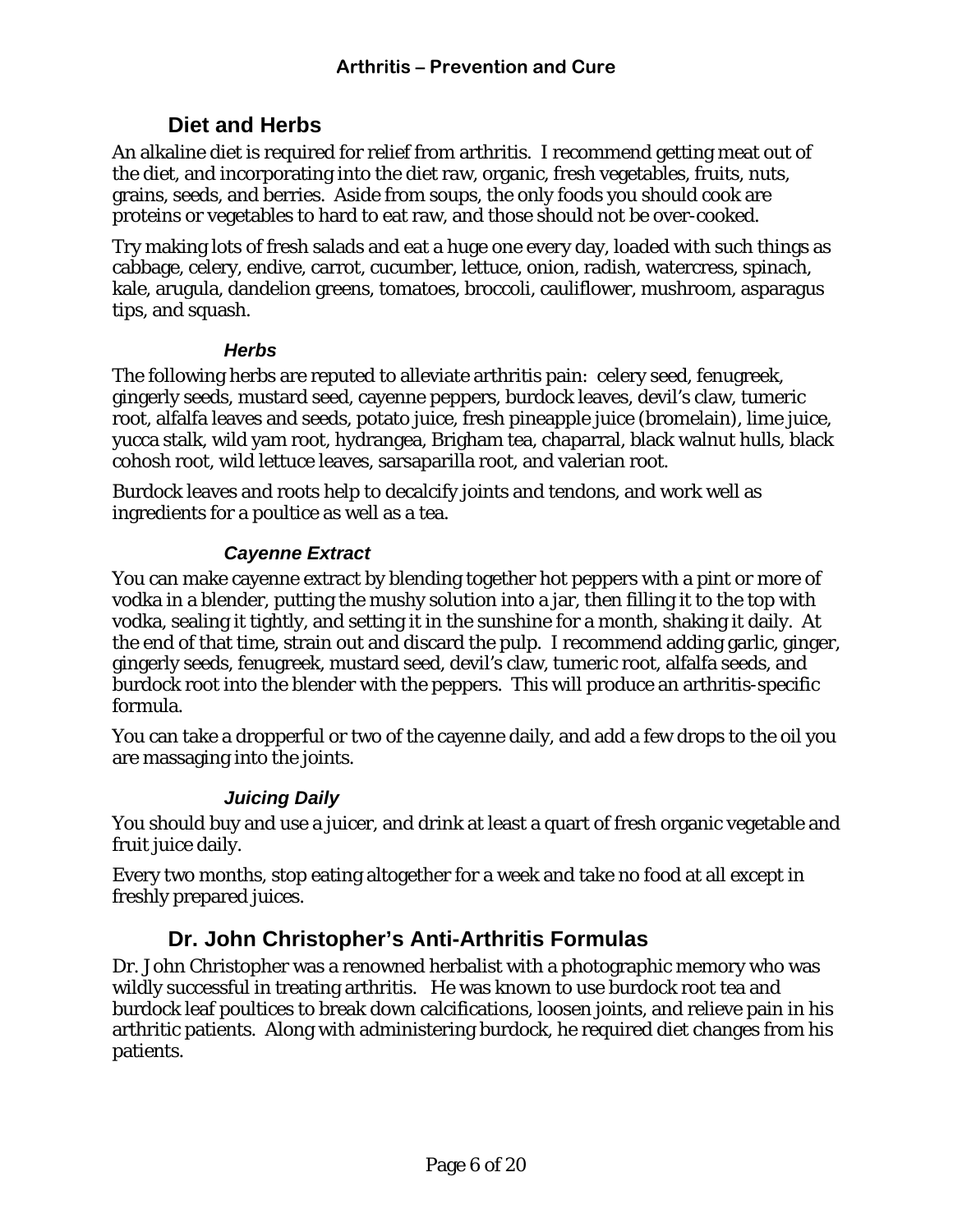<span id="page-6-0"></span>I am including the following data related to curing arthritis from his lectures and writings.

Dr. Christopher had special understanding and empathy for arthritic conditions because he had suffered from the same ailment early in his life. His knowledge was first- hand: if he stayed on a mucusless diet, with olive oil or wheat germ oil, he scarcely noticed his arthritis. But if he ate breads or pastries, he needed a cane to walk. If he ate sugar, he became crippled. And if he ate red meat, he was back to his wheelchair within two days.

He knew first-hand the healing benefits of burdock root, which works a chemical reaction on calcified joints of arthritis. He used it as the basis of AR- 1, his arthritis and rheumatism formula. He added yucca stalk, wild yam root, hydrangea, Brigham tea, chaparral, black walnut hulls, black cohosh root, wild lettuce leaves, sarsaparilla root, valerian root, and cayenne; herbs that detoxify and cleanse the condition, remove calcium deposits, relieve pain and kill infection. He saw this formula work miracles in even the most advanced cases. He always warned patients not to expect healing to take place all at once, for in arthritis there is much rebuilding and healing to do. To the AR-1 formula, he added hot fomentations over extremely painful joints, a quart or two of kidney bean pod tea daily, the mucusless diet, and daily use of the Bone, Flesh, and Cartilage formula.

#### *AR-1: Arthritis-Rheumatism Formula.*

This combination consists of yucca, hydrangea root, Brigham herb, chaparral, lobelia, burdock root, sarsaparilla, wild lettuce, valerian, wormwood, cayenne, black cohosh, and black walnut. Here is a combination of herbs that detoxify; act as a solvent for the accepted but not assimilated calcium deposits; herbs that relieve pain; herbs rich in new acceptable organic calcium that can be assimilated and useful; herbs that kill fungus and infection and that have the ability to give wonderful relief. This relief is not immediate because here is a long rebuilding job--gradual relief can come, and full healing, if the program is followed faithfully: a cup two or three times a day (two tablets or capsules in Brigham tea or steam-distilled water).

Use as a hot fomentation over extremely painful or crippled areas (in addition to this formula), formula No. 28 called bone, flesh and cartilage. Even though one uses these aids yet continues on with improper diet, one may get some help, but not so much as going all the way. Remember the teachings for years have been -- "No healing in this condition." We are giving you hope if you will follow through with these formulas and the mucusless diet.

#### *BF&C: Bone, Flesh, and Cartilage Formula*

Ingredients - oak bark, marshmallow root, mullein herb, wormwood, lobelia, skullcap, comfrey root, walnut bark (or leaves) and gravel root.

**Usage -**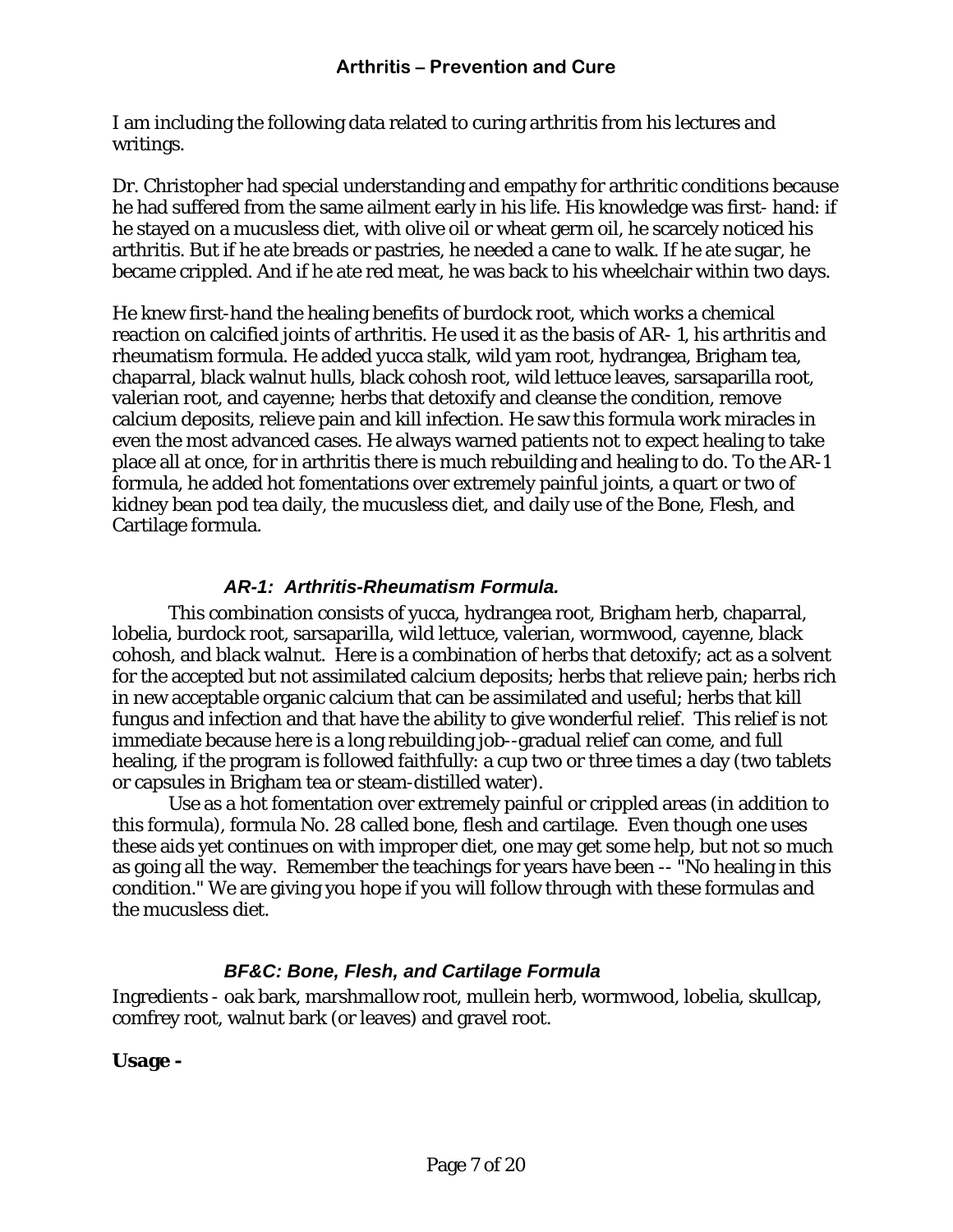- 1. BF&C is a powerhouse formula. It restores flesh, bones, and cartilage. It accelerates healing of broken bones, torn cartilage, curvature of the spine, polio, multiple sclerosis, muscular dystrophy, stroke, and osteoarthritis.
- 2. You can take BF&C in capsules, syrup, tea (internally and externally as a fomentation) and topically in a salve.

#### **Dosage -**

- 1. BF&C Salve is an ointment using an olive oil and beeswax base.
- 2. BF&C Capsules or tea may also be taken daily: either two or three capsules three times daily or three cups of the tea.
- 3. 3. BF&C Fomentation: Soak the combined teas in distilled water (at the rate of one ounce of combined herbs to a pint of distilled water), then soaking four to six hours, simmer thirty minutes, strain and then simmer the liquid down to 1/2 its volume and add 1/4 vegetable glycerine (if desired). Example: One gallon of tea simmered (not boiled) down to two quarts and add one pint of glycerine. Soak flannel, cotton, or any white material other than synthetics- never use synthetics. Wrap the fomentation (soaked cloth) around the malfunctioning area and cover with plastic to keep it from drying out. Leave on all night six nights a week, week after week, until relief appears.
- 4. BF&C Fomentation, method 2: apply herbs to convey heat, moisture, and medicinal aid in order to relieve pain, to reduce inflammation, and to relax affected areas. Soak a Turkish towel or gauze or similar material in hot tea, lightly wring (just enough that the liquid will not run off the body), and place as hot as possible without causing blistering. Generally keep the fomentation moist and warm by placing plastics, oilcloth, etc., over fomentation. Dosage: Wet enough that the moisture will not run off the body, cover entire malfunction area, keep damp and change periodically.
- 5. Tea for Severe Cases: Drink 1/4 Cup of finished concentrated tea with 3/4 cup of distilled water three times in a day.
- 6. Stiff Neck: The following explanation of our "bone, flesh, and cartilage" formula is the most complete program for this condition of a stiff neck. The fomentation as it penetrates into the area will relax the muscles and feed the nerves so the bone structure (vertebra) will adjust itself. At the same time it will build up the blood circulation to carry off waste materials as well as feed the painful area with herbal food to put it into a healthy state of self healing. Soak flannel, cotton, or any white material other than synthetics--never use synthetics. Wrap the fomentation (soaked cloth) around the malfunctioning area and cover with plastic to keep it from drying out. Leave on all night six nights a week, week after week, until relief appears. [HHH p.113]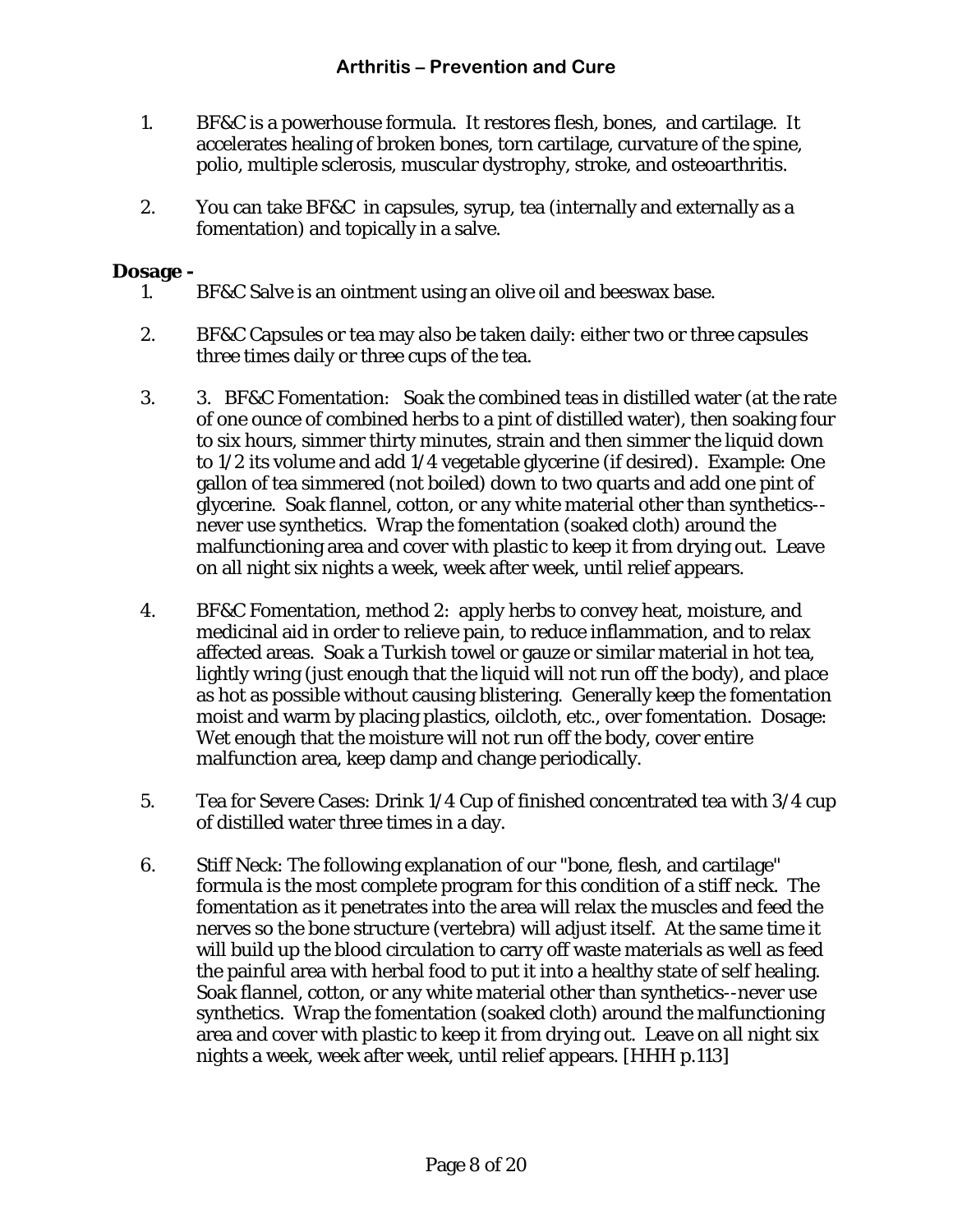#### *The Mucusless Diet*

<span id="page-8-0"></span>The second step to healing the body (after cleanses) is to eliminate the mucus-forming foods from the diet, so as not to put mucus into the body faster than it can be taken out or eliminated. With this preventative procedure, not only are the sinuses, the bronchi, and the lungs cleared, but also the constipating mucus (catarrh) in the tissues of the body from the heart to the bottom of the feet.

#### **Items to Eliminate:**

- $\Box$  Sodium chloride (salt) other that with vegetable or potassium base.
- Cooked black pepper
- $\Box$  Eggs
- Sugar and all sugar products other than honey, sorghum molasses or blackstrap molasses.
- Meat, other than occasional fish or organic chicken.
- Flour and Flour Products

#### **Items to Include in the diet:**

- Supplements such as vitamins, minerals, enzymes, and immune boosters
- Gayenne Take 1 teaspoonful of cayenne 3 times a day. Start gradually with  $1/4$ teaspoonful in a little cold water; drink this and follow with a glass of cold water. Add 1/4 teaspoonful to this dosage every 3 days, until you are taking 1 teaspoonful 3 times a day (the graduated dosages will accustom your system to the pungency of the herb).
- Honey and Apple-Cider Vinegar Place 1 tablespoonful of honey and 1 tablespoonful of vinegar in warm water, so that the honey will liquefy. Sip this amount 3 times a day so that at the end of the day a total quantity of 3 tablespoonfuls are consumed. This must be apple cider vinegar; do not use malts or other types of vinegars, as these are damaging to the body. The apple cider vinegar is medicinal and very beneficial.
- Kelp Eat 10 to 15 kelp tablets daily if there is any indication of a thyroid problem; otherwise, 2 or more will keep the body in good condition as preventative nutrition. This can take the place of salt and helps build a new thyroid gland. Kelp powder can be used on salads and in other ways.
- Molasses Take 1 tablespoonful 3 times a day of either sorghum or blackstrap molasses.
- Wheat Germ Oil Take 1 tablespoonful of a good, fresh wheat germ oil three times a day.

#### **Dietary suggestions: Regenerative foods**

If this diet is followed as outlined, we guarantee that after a short period of time you will have much more satisfaction from the foods we recommend for better health than you ever had from the food of your former diet. Remember, you do not have to count calories in this type of diet; just eat as instructed and you will come to your normal weight, with plenty of physical strength.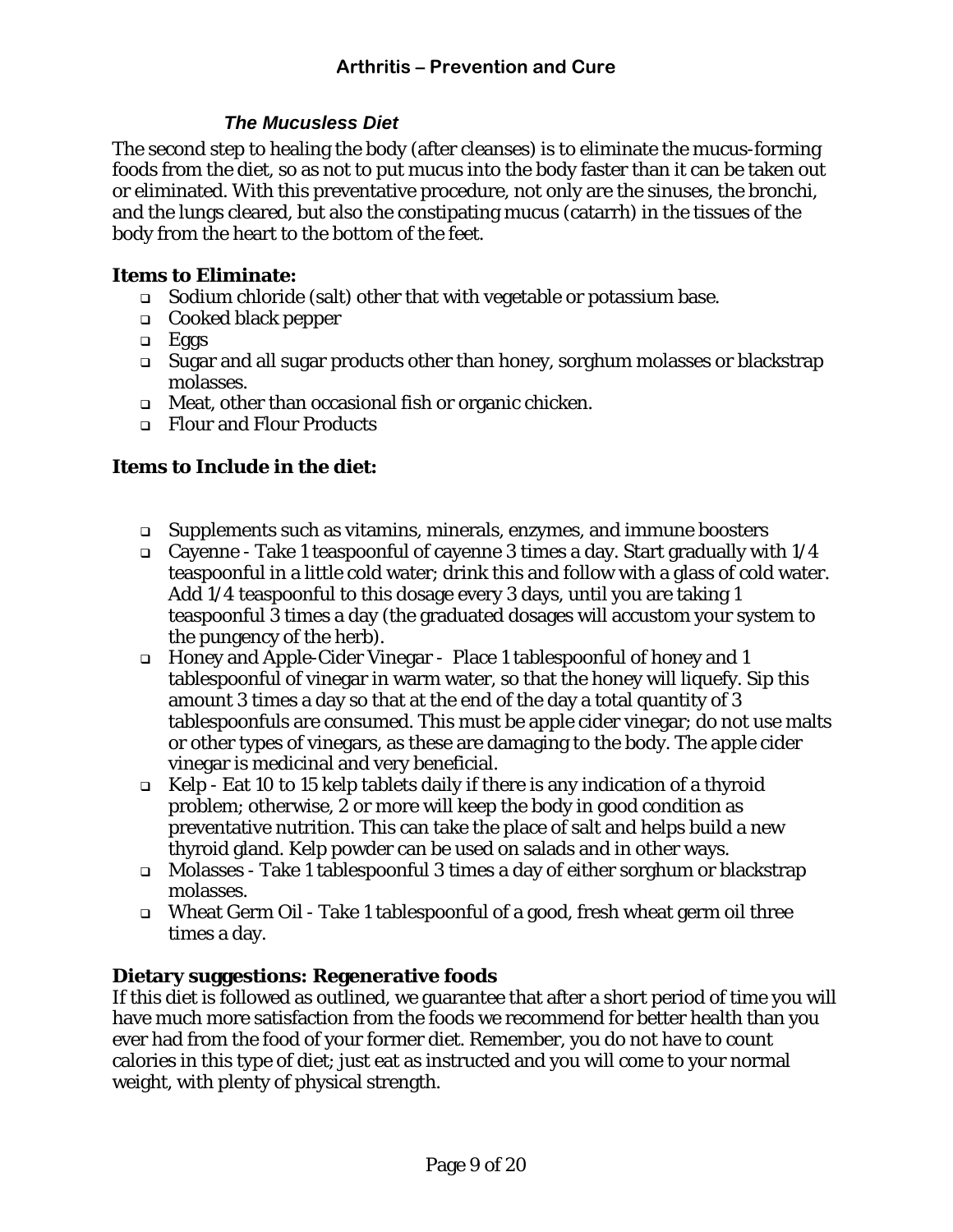Do not be overly concerned because this diet omits meat and the commercial types of protein (as are so well advertised), and don't worry about adding protein, as you will get all that you need in these foods. The gorilla is built on the same order as the human being, and he gets all the protein he needs from just fruit and nuts (and for the human, the greens will round out the body requirement). Don't panic; just prove this program to you self!

#### **Morning:**

It is best not to "break-the-fast" (breakfast) until at least noon, except in cases of young or very active people. You will find that this will not be hard to do when using items that we recommend (such as wheat germ oil, cayenne, etc.). These will lower the appetite while providing the needed nutrition, so you will feel satisfied and will have taken these items even the second time during the morning before it is time to eat the regular noon meal.

If (after taking the lower bowel tonics, wheat germ oil, cayenne, apple cider vinegar, honey, molasses, herbal teas, etc.) you have room left, are hungry, and want something to eat, the best food to start the day is a good low-heated whole-grain cereal; however, this should be cereal in its wholesome state (with life in it), or eat fresh fruits. The cereal is prepared by first soaking the whole grain in water 20-30 hours, then heating in stainless steel double boiler at a very low heat (130 degrees or under--12 to 14 hours, brans etc. longer if needed), or it can be prepared in a thermos bottle via an infusion procedure alone, which is done as follows: take a thermos bottle (pint, quart or whatever size you need for your size family or individual); fill it in the early afternoon or evening one-third full of high-protein turkey red wheat or other grains or combinations; then finish filling the thermos bottle with water (turning the container on its top and back once or twice, so that during the evening the water circulates completely into the bottom, or else some wheat in the bottom will not be treated); and when you uncover the vessel in the morning (after low heating the grain all night long), it should be ready: the wheat popped open, soft and very tasty (as none of the flavor has been lost in cooking), and with a little oil or fresh butter and honey added, it is a very delectable food.

Wheat contains all of the potential nutrients needed in the human body. The wheat herb of wheat grass is a complete food, as it provides you with protein, calcium, and all the needed enzymes, vitamins, minerals, etc., to rebuild and regenerate the cell structure of your body.

The grain is alive until it is killed in some chemical storage procedure, or high heat. The test for germinate wheat (which is still in a "wholesome" state, having the life therein) is to plant it and see if it will grow. This test is also valid for testing cooked wheat, and when low-heated in stainless steel, it will retain the life power and will grow! Wheat and other foods prepared in this manner, are organic; consequently, this is the manner that grains must be prepared for use.

We are told in holy writ that "all wholesome grains and herbs are for man," and "grain is the staff of life," but it does not say that it is permissible to grind wheat to a face powder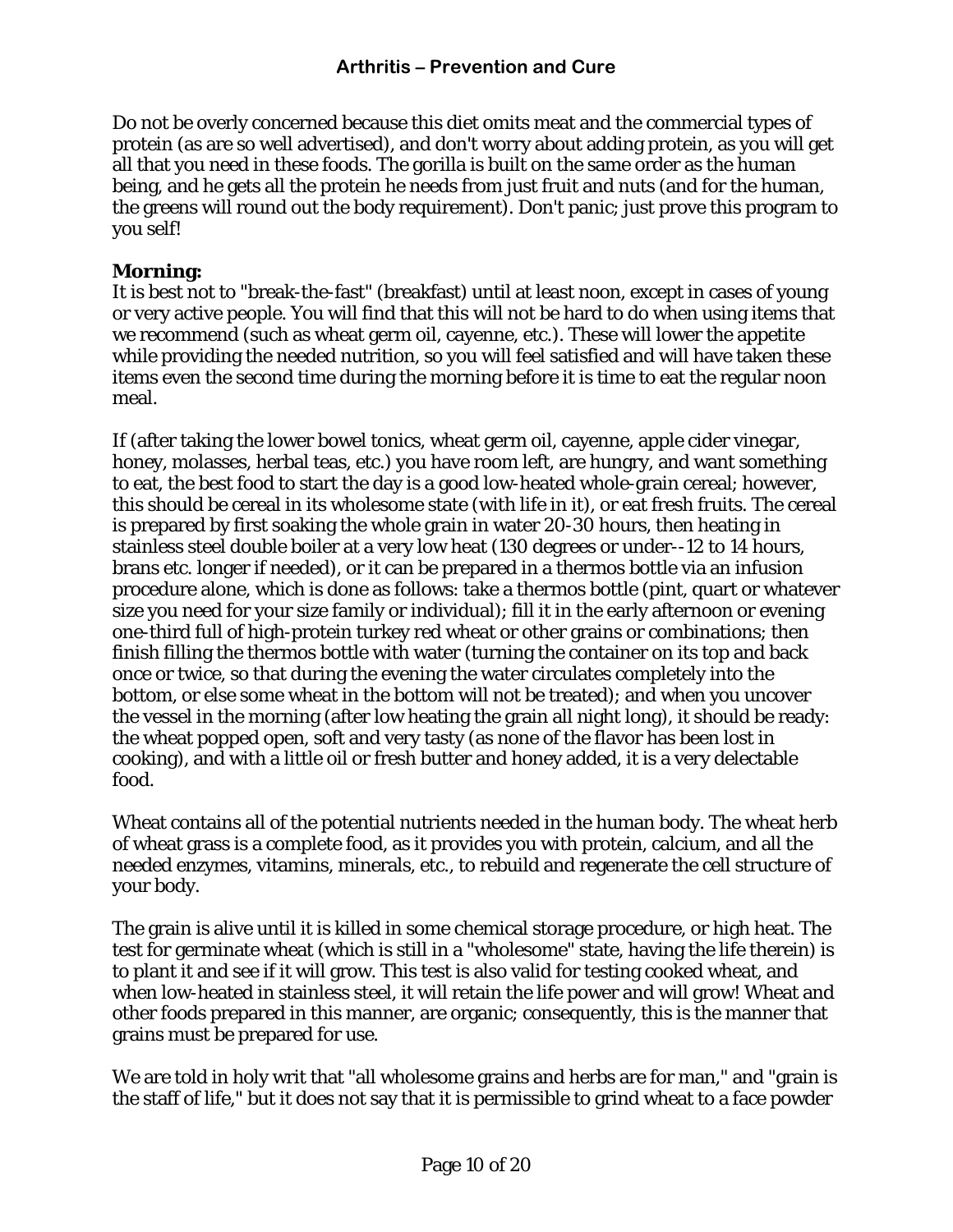fineness or to heat it above 212 degrees F., and change the molecular structure from organic to inorganic, and thereby make it very mucus-forming. This is not what was intended, I am sure, as the results indicate otherwise. Always follow the above procedure for wheat, or sprout if you wish.

#### **Noon:**

If you prefer only a light lunch, then have a tossed salad of mixed vegetables and leafy greens as large as you want, using a homemade olive oil dressing:

| 1 cup            | olive oil or flax seed oil |
|------------------|----------------------------|
| 2 tablespoonfuls | apple cider vinegar        |
| Pinch            | herbs, black pepper, etc.  |

Make this dressing to your own taste, for there are so many varieties you can make; avocado, onion, garlic, etc., but do not use the processed dressings of the commercial market

#### **Afternoon**

Juices may be taken during the afternoon: carrot, grape, apple, etc. Dried fruits and nuts are very nourishing and beneficial, and the latter are better (as a whole protein) when used in combination with the garden greens. If a person has cancer or is inclined towards cancer, do not overdo eating protein (such as nuts). This is one thing that does damage to the pancreas and in these cases, eat nuts only in the morning. Stay away from peanuts and concentrate on almonds. A person with a cancerous condition should use from 8 to 10 almonds in the morning and the same at noon. But do not take any protein from evening time until the next morning, allowing 16 to 18 hours for the pancreas to clear and start to work on enzymes again. All protein should be taken early in the morning. In cancer cases never use any second-hand or secondary protein (such as meats).

#### **Regular Meals:**

Regular meals can start off with a cup or bowl of potassium broth. Dehydrated vegetables in the form of potassium powder or broth can be purchased from most health stores or you can prepare your own. There are some of your health books that provide instructions for making potassium broth. You can add the left-over, low-heated vegetables from the day before to the broth with a few savory herbs (and here you have one of the most exotic tasting low-heated vegetable soups that is imaginable). The broth starts the meal off, and is followed with a salad. There are thousands of salad combinations, and with some experimentation, you will never run short of interesting ones. After that, serve the low-heated vegetables (many types can be prepared with various savory herbs removed from the low-heat just before serving) At least five or six vegetables should be eaten each day, of which two should be green, leafy ones. A small amount of bland oil (such as olive oil) added to baked potato, baked squash, etc., is very good. You can explore and concoct some very interesting, intriguing meals with a little daring and imagination, and you will never need to worry if you eat until you are satisfied, and you will have all the nutrition that is needed for ample physical strength.

#### **Evening:**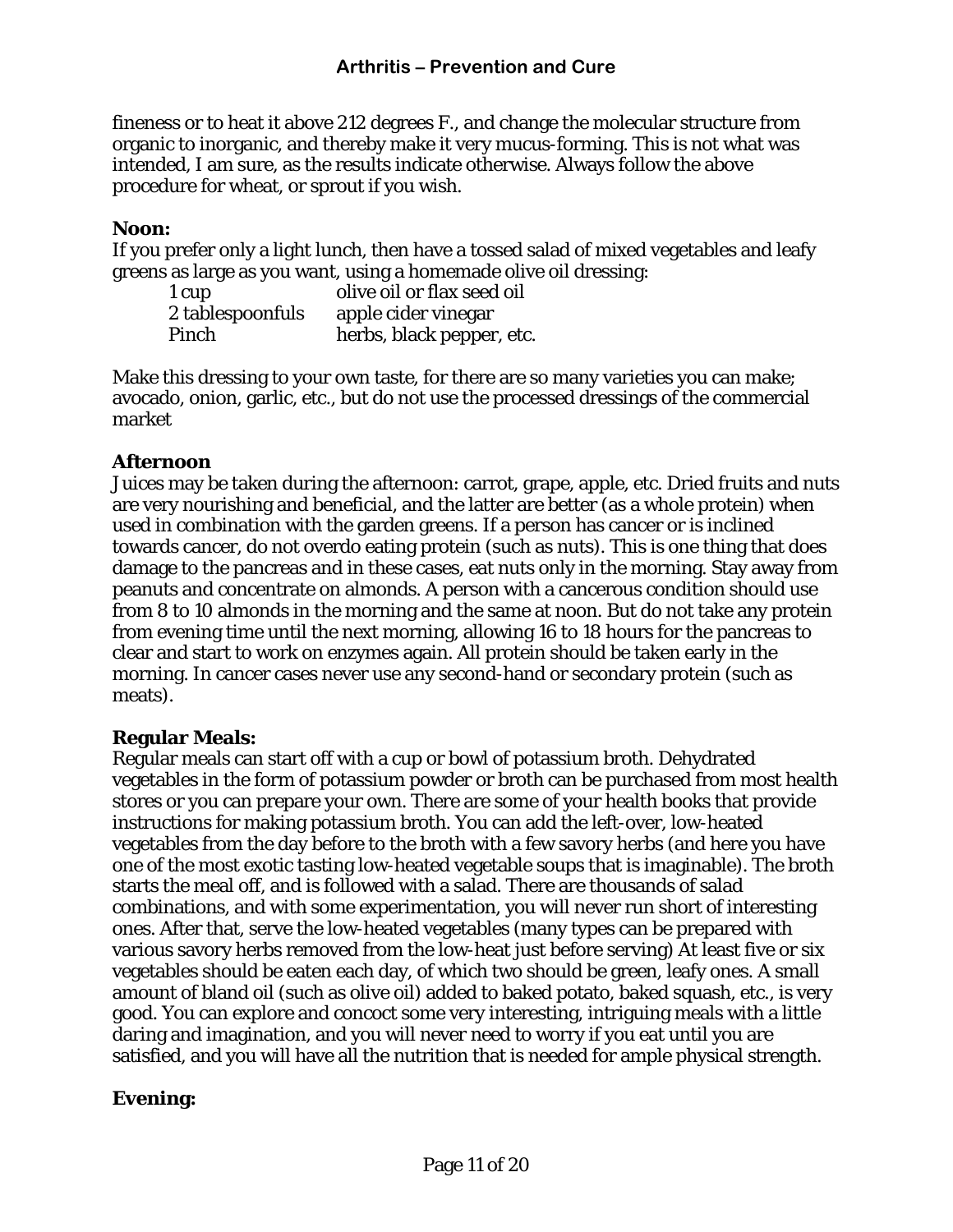<span id="page-11-0"></span>This is generally the heavy meal of the day, but you can reverse this at will if you like, eating the heavy meal maybe at noon, then the light meal with a salad at night. If you prefer a warm meal, start off with a cup of vegetable broth (regular potassium broth). The broth should be followed with a salad, then with the main course of steamed vegetables that have been prepared at low-heat. Be sure to always cook in stainless steel, Pyrex, or some approved vessel, but never in aluminum. You may also have vegetable juices, or a baked potato or baked squash with some olive oil in place of butter.

Juice or nuts, dried fruits or fresh fruits are all excellent. Whenever you use a fresh fruit, use it alone (a monodiet). When you want to eat some other type of fruit, wait for onehalf hour or more at least before eating it; this will prove much easier on your digestive system.

### **Flax Oil and Cottage Cheese**

These two foods in homogenized combination, chased by champagne, are a biochemical miracle that eases arthritis, and can both prevent and cure diabetes, cancer, and cardiovascular disease. One reason flax oil fights arthritis is that it acts as an antiinflammatory.

The basic formula is: One (1) Tablespoon cold-pressed, unrefined flax oil per 100 pounds of body weight, homogenized into a cream with  $\frac{1}{4}$  to  $\frac{1}{2}$  cup cottage cheese or yogurt and two tablespoons ground flax seed, and thinned with 1 to 2 ounces of low fat milk. You can use this basic cream as a base for salad dressings (such as by blending in dill, parsley, cilantro, and other herbs with salt and garlic to make a Green Goddess salad dressing) or as a base for sweet sauces (such as by blending with a couple tablespoons of honey and a teaspoon of vanilla extract to use as a topping for a bowl of chopped nuts, chopped fruit). After consuming your daily portion of flax oil and cottage cheese or yogurt, drink 6 ounces of champagne. This is part of the formula, not a gimmick.

Flax oil is loaded with essential fatty acids that clean the blood and improve the electrical properties of cells. It is the fastest-burning fat available and essential for those who want to lose weight.

You can also add to your diet the product [Omegasentials.](http://www.nurituals.com/) It may be easier than the above concoctions, but frankly, I love the taste of flax oil and cottage cheese.

To read more about flax oil's benefits and how it works, visit

[http://www.mnwelldir.org/docs/cancer1/budwig.htm,](http://www.mnwelldir.org/docs/cancer1/budwig.htm)

#### and read Johanna Budwig's books

- □ Flax Oil As a True Aid Against Arthritis, Heart Infarction, Cancer, and Other **[Diseases](http://www.amazon.com/exec/obidos/ASIN/0969527217/002-2688069-7899232)**
- [The Oil-Protein Diet Cookbook](http://www.alibris.com/search/search.cfm?qwork=4816221&wauth=Budwig%2C%20Johanna&matches=5&qsort=r).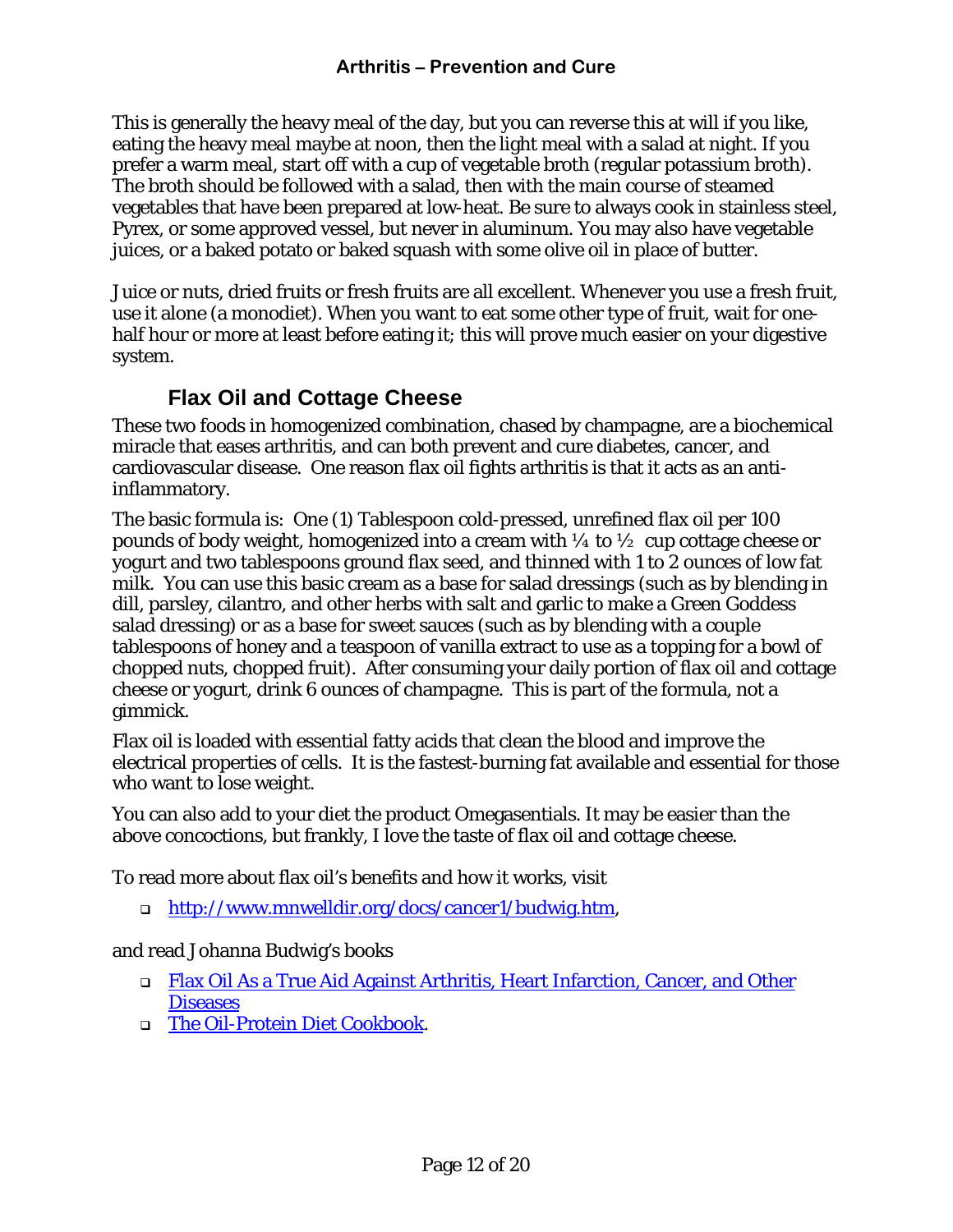### **Ginger**

<span id="page-12-0"></span>Ginger is a natural anti-inflammatory, so it is good for treating arthritis. You can make a tea by boiling a chunk in water, or you can grate it into soup, salad, or a sandwich. As with nearly all natural remedies, don't go lightly and don't expect instant results. Take 1 to 2 tablespoons of freshly ground ginger daily for 4 to 8 weeks.

### **Cartilage and Chicken Soup**

Make chicken broth by de-boning a chicken and then gently boiling its carcass in half a gallon of pure water till it falls apart and the bones nearly crumble. This will release all the cellulose from the joints and incorporate it into the broth.

I season with 3 or 4 bay leaves, a couple stalks of celery, couple of carrots, big onion, and few cloves of garlic. I cook it 4 hours in a pressure cooker. Otherwise, you can boil it 8 hours, and keep the bones covered with water.

Strain out all the cooked bones and vegetables, and discard them. Season the broth to taste. I usually add black pepper and sea salt, and sometimes a little cumin, fresh sage, paprika, and/or hot pepper flakes.

You can refrigerate it to turn it into a solid gelatinous mass, and then cut the gelatin into cubes and serve it in a cold salad or just eat it by spoonfuls. You can also reheat it and serve it as a hot broth with a little chopped parsley thrown in.

You can make a robust chicken soup with the gelatin by tossing in some fresh vegetables (carrot, celery, onion, parsnip, turnip, potato) for 15 minutes (till fork-tender), and the balance of the de-boned chicken, cubed for the last 5 minutes. It does not take long to cook the chicken, and it should be just barely done when you take the pot off the heat. If you overcook the chicken, it just gets tough. Greeks are fond of seasoning chicken soup by squeezing a couple of lemons into the broth while it is cooking. You can even marinate the chicken cubes in lemon or lime juice before cooking.

The key here is that chicken soup is wonderful for rebuilding or strengthening cartilage in your joints, not to mention its other healthful qualities and good taste. You should have some gelatin or chicken soup every day.

You can also make a gelatin by boiling beef or pork bones (with joints) for 8 to 12 hours till all the cartilage and marrow are removed from the bones and the bones get soft. If all this is too much for you, buy commercial gelatin like Knox and take it daily.

### **Calcium and Magnesium**

Magnesium is a necessary companion to Calcium's metabolism process. Magnesium soothes the muscles, and calcium calms the nerves. These two electrolytes are vital to your health, and you must get them in sufficient quantity and quality for them to do you any good. That means you cannot merely eat calcium-rich rocks like oyster shell tablets to get calcium absorbed. You must take calcium and magnesium in a balanced dose,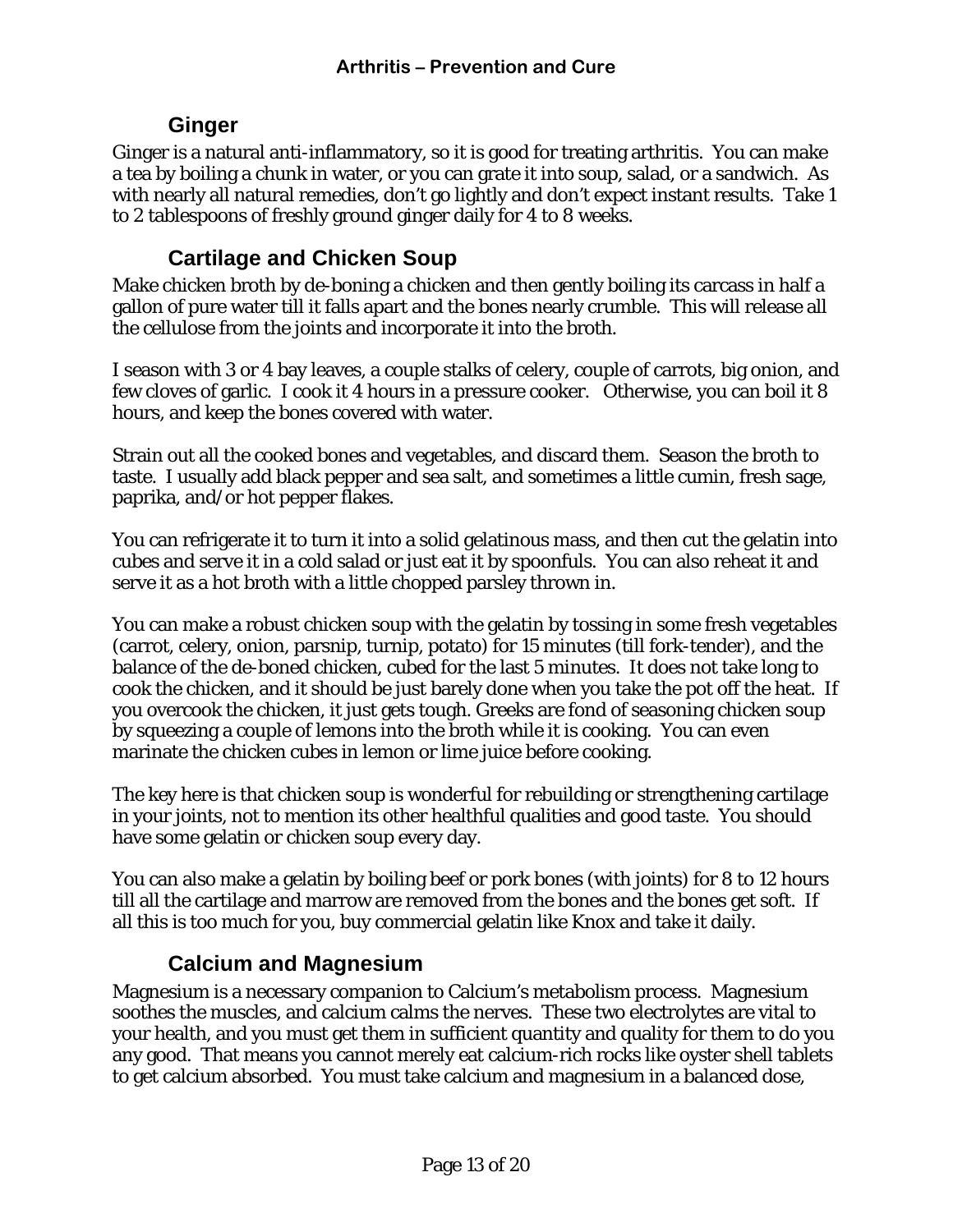<span id="page-13-0"></span>and in an ascorbate form in order for your body to utilize them. If they are not ascorbates, you must take them with an acid like cider vinegar.

#### *Leeching and Depositing*

The body will automatically leech calcium from the bones, causing osteoporosis, if your body is deficient in calcium. The leeching occurs because the body needs the calcium for other metabolism processes, including nourishing nerve cells. If you take calcium in a form that cannot be absorbed or metabolized, it will collect on the tendon and bone ends, causing arthritis.

#### *About CalMag*

The basic [CalMag](http://bobhurt.com/calmag.htm) formula is: combine in a glass  $\frac{1}{2}$  teaspoon Magnesium Carbonate, 1 tablespoon Calcium Gluconate, 1 tablespoon apple cider vinegar (5% acid), and 1 cup boiling water. Stir in 1 tablespoon honey. The acidic vinegar makes the calcium and magnesium absorbable. Cider vinegar and honey are also rich in the electrolyte potassium that is essential for regulating the heart and balancing water retention. Honey and vinegar alone can eliminate migraine headaches. The CalMag formula produces a live-easing tonic, and everyone needs it. It makes the body more alkaline and therefore more immune to disease and illness.

### **Thyroid &Parathyroid**

These two glands produce hormones to regulate blood calcium, cellular oxygen, and iodine, affecting bone density, metabolism, muscles, nerves, and growth. The two thyroid gland produces several "thyroid" and calcitonin hormones. The four parathyroid glands produce the parathyroid hormone. The glands are in the base of the front of the neck.

Parathyroid regulates blood calcium and is vital for good bone health and pain-free joints. Thyroid regulates body metabolism, and is not a factor in calcium regulation. Calcitonin aids in calcium and phosphorus metabolism. Primarily, calcitonin prevents reabsorption of calcium from bones and by kidney tubules, thereby allowing excess calcium to be eliminated in urine. An elevated calcium level in the blood causes increase in calcitonin secretion.

Parathyroid maintains the delicate balance of calcium (between 8.5 and 10.5 ppm) in the blood so nervous and muscular systems function properly, and so bones are properly dense and strong. Parathyroid glands sense calcium in the blood. If the level is high, they decrease the parathyroid level, which thereby acts in other parts of the body to decrease calcium; if low they increase the parathyroid level and cause an increase in calcium. An increase in parathyroid also causes the intestine lining to be more efficient in absorbing calcium from the diet.

Over-production of parathyroid increases blood calcium in the following manner: under the presence of excessively high levels of parathyroid in the blood that circulates in bones, the bones give up their calcium to the bloodstream. Furthermore, overproduction of thyroid blocks production of thyroid stimulating hormone from the pituitary gland, and that increases the number of bone-reabsorbing osteoclasts,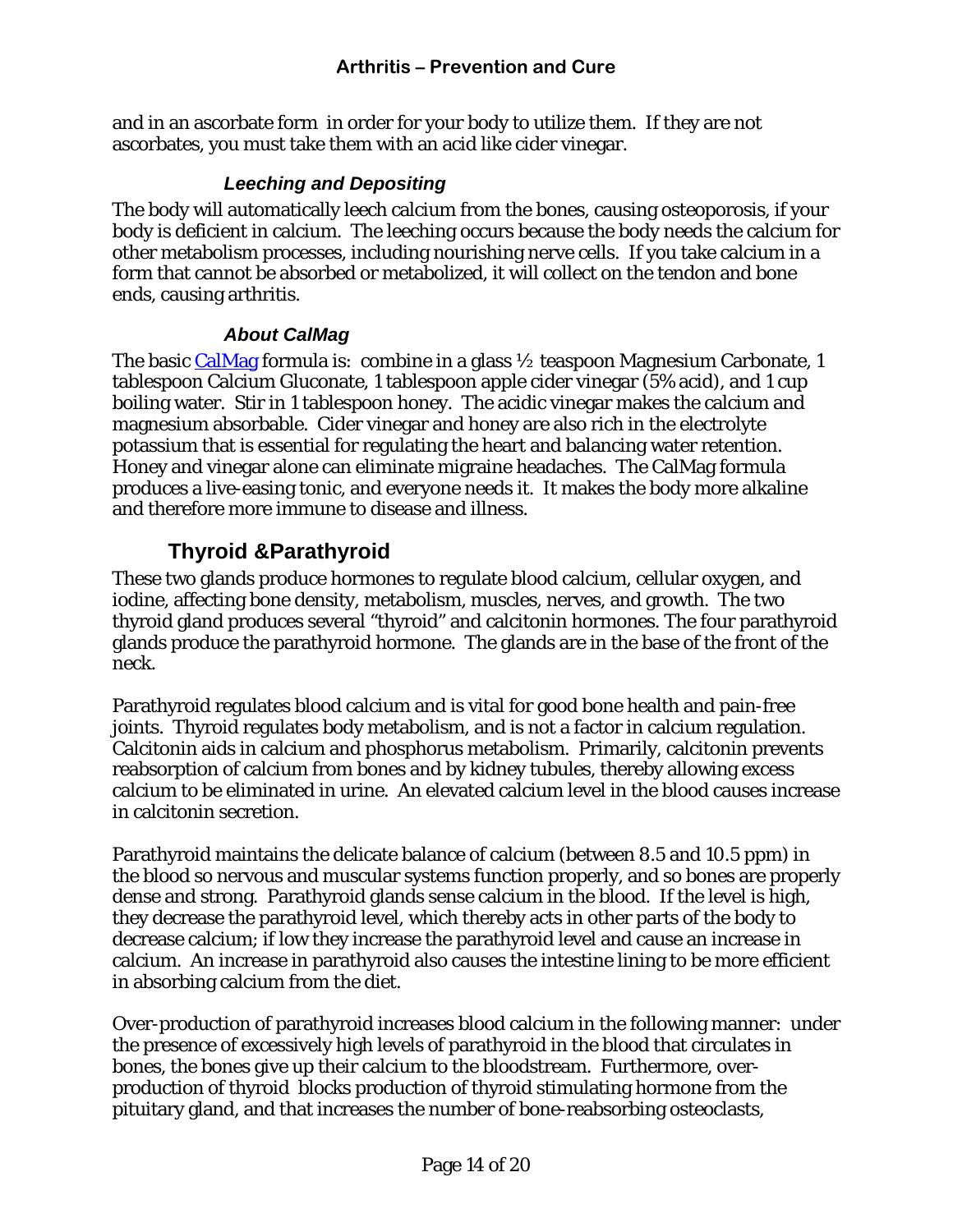<span id="page-14-0"></span>resulting in osteoporosis. Bones weaken, becoming painful and brittle (osteoporosis or osteopenia). Excessif parathyroid can also cause the stomach and pancreas linings to become inflamed and painful, and it can form kidney stones or cause kidneys to become calcified and fail altogether.

The opposite condition, under-production of parathyroid, can cause calcium to collect on joints and tendons.

Low levels of thyroid and parathyroid can cause arthritis, joint pain, and fatigue; excesses can cause osteoporosis, stomach ulcers, and inflamed pancreas. Get a blood test and make sure the hormones are balanced, and take supplements as necessary to balance them.

Note that growth hormones, androgens, and insulin improve bone growth, and chromium and vanadium supplements are essential to proper insulin production, particularly in people who are overweight.

### **Vitamin D**

You must have sufficient vitamin D in your diet to allow your body to absorb calcium and magnesium properly. Sunshine irradiation onto your skin produces vitamin D. You need 15 minutes to half an hour of sunshine daily over your body. You also need to take vitamin D supplements, quadruple the Minimum Daily Requirement.

### **MSM**

MSM (Methyl Sulfonyl Methane) is nutritional sulfur. Without sulfur the body cannot make protein, insulin, amino acids, enzymes, connective tissue, collagen, bones, skin, hair, or nails, and it basically falls apart. MSM is a highly bio-available source of sulfur with anti-inflammatory and anti-pain properties. MSM relieves many chronic joint problems including pain. It also keeps skin and connective tissue healthy.

Take one teaspoon to 1 tablespoon of MSM powder in any form every 12 hours with 1 teaspoon of buffered vitamin C, and any zinc supplement. MSM is the most powerful nutritional remedy for arthritis and joint pain known to man. The side effects of MSM are healthier, faster-growing hair and nails, and it builds collagen, a fibrous protein and building block of skin, tendon, cartilage, bone, and other connective tissue. Thus, it helps to reduce wrinkles and improve joint condition. It is a powerful anti-oxidant that reduces aging. You can get it at [http://billrich.com](http://billrich.com/) or [http://amermed.com](http://amermed.com/) (866-228-3679). I suggest you get it by the pound because it is cheaper that way and you will be taking it for the rest of your lives when you realize its wonderful benefits. You will notice benefits within two weeks

### **Glucosamine and Chondroitin Sulfate**

This pair of compounds occurs naturally in the joints. It alleviates joint pain, but it is not as fast-acting as MSM. As supplements, glucosamine is made from crab or lobster shells, and chondroitin from cow trachea cartilage.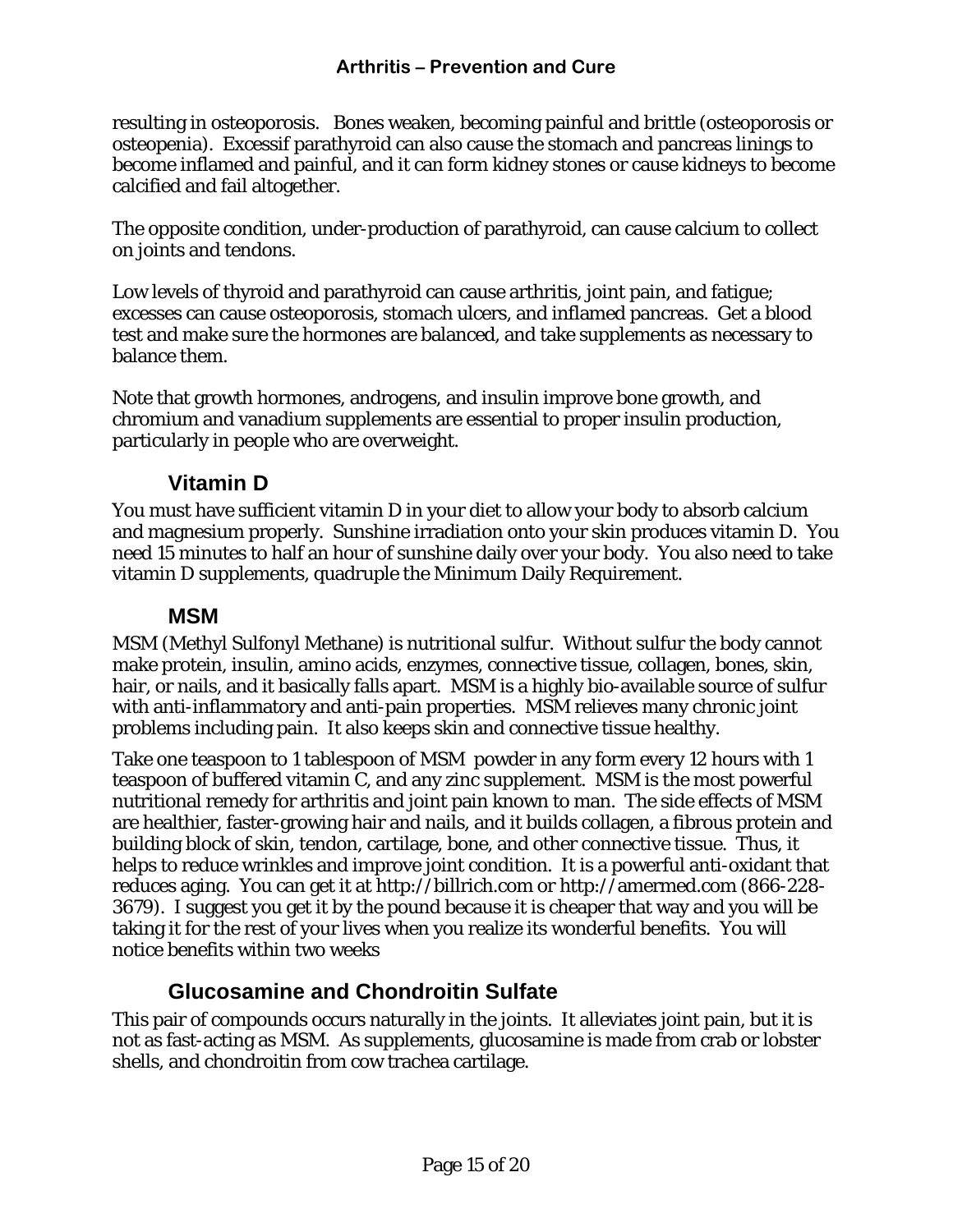<span id="page-15-0"></span>Glucosamine stimulates cells that make maintaining cartilage, skin, connective tissue, hair, nails, and bones. Chondroitin sulfate is a key building block for cartilage and it blocks enzymes that break down old cartilage. Both are potent anti-inflammatories that allow your body to repair damage and build synovial fluid that keeps joints lubricated.

You will notice benefits from this supplement combination within 8 weeks. Do not scrimp. Take at least a heaping teaspoon a day: a teaspoon (4 grams) in the morning and half a teaspoon (2 grams) at bedtime.

### **Copper**

Daily nutritional supplements should include copper (and you can wear copper bracelets or drink pure water that has sat overnight in a copper vessel). Copper is critical for repairing and maintaining connective tissue and joints, and without adequate supplies of copper the body cannot make crucial antioxidant enzymes protecting against damage and inflammation. *Copper Sebacate* is a highly absorbable and bio-available copper formulation.

### **L-Lysine**

L-Lysine is an essential amino acid that helps the body build collagen (new tissue), absorb and conserve calcium, and regulate nitrogen. It helps prevent osteoporosis, herpes infections (in the absence of arginine), artheriosclerosis, and hair loss. It helps heal burns, build muscle mass, and strengthen joints and tendons. The body does not produce it, so you must ingest it through diet or supplement. Good food sources are beans, dairy products, and (not recommended for arthritis victims) eggs and animal flesh. You need 1 to 3 grams a day, taken on an empty stomach.

## **Cetyl Myristoleate (CMO)**

CMO treats both the symptoms and causes of osteoarthritis and rheumatoid arthritis. It reprograms the immune system and it lubricates the joints. The result for most users is a dramatic reduction in joint damage and pain.

CMO has also been reported to improve a variety of autoimmune disorders, including fibromyalgia, lupus, psoriasis, Crohn's disease, and Sjogren's syndrome.

### **CardioPeptase**

Widely used in Europe and Asia, *CardioPeptase* is a sensible and natural alternative to NSAIDs like salicylates (aspirin), ibuprofen (Advil and Motrin), acetaminophen (Tylenol), and COX-2 inhibitors (CelebreXTM).

*CardioPeptase* reduces or eliminates chronic inflammation and pain, cleans out deposits in the circulatory system, breaks down fibrous blockages in the heart, digests dead tissue and blood clots, clears mucous from the sinuses and lungs, and relieves migraines.

### **Low-Dose Antibiotics**

Antibiotic therapy is based on the theory that inflammatory rheumatic diseases such as rheumatoid arthritis are caused by slow-growing infectious bacteria such as mycoplasma and other L forms. The use of low dose antibiotics, particularly from the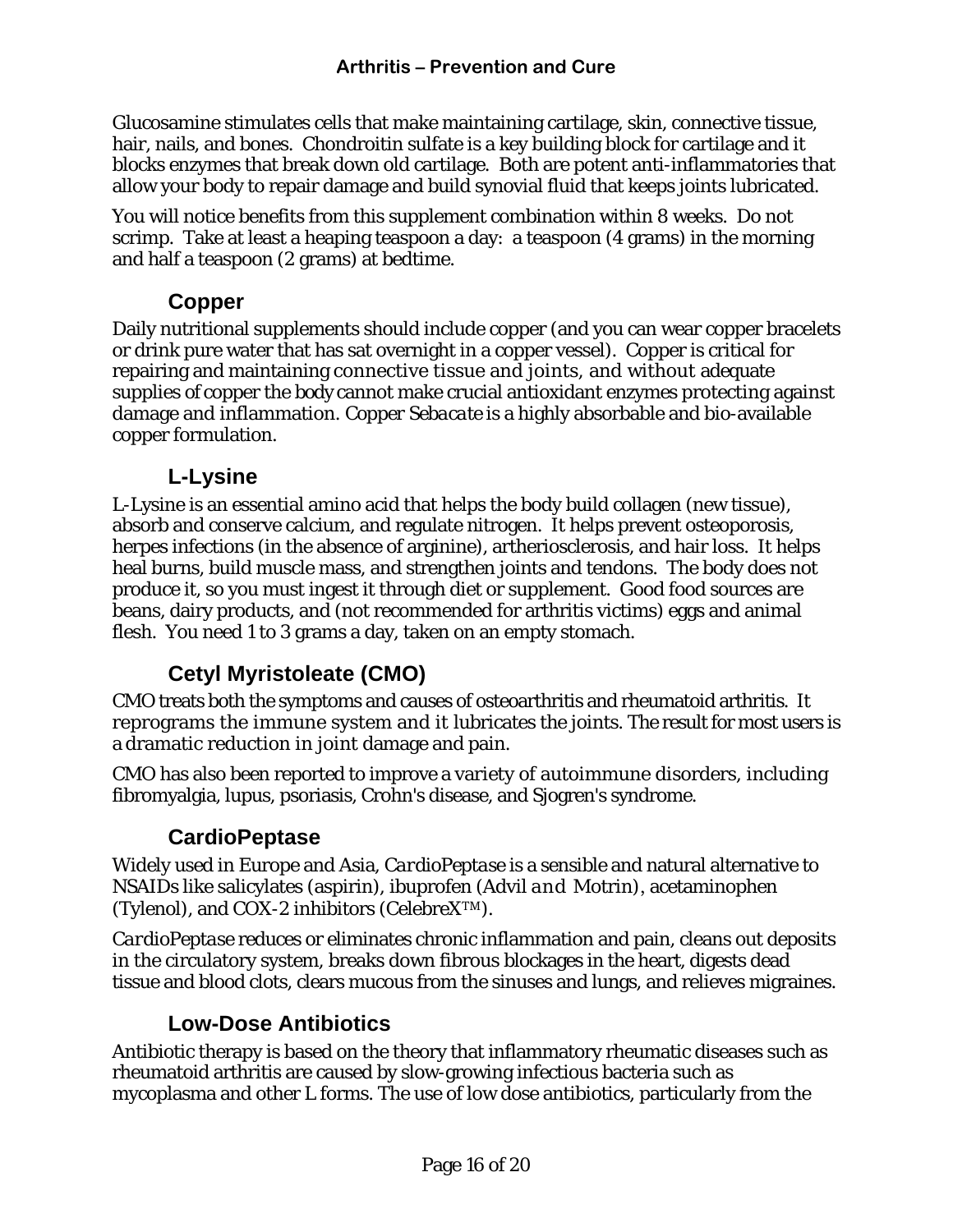tetracycline or macrolide families, attack the disease process at its source, namely the infectious agent. Thomas McPherson Brown, M.D. (1906-1989) pioneered the treatment. Toxic root canal teeth and Lyme disease (caused by a spirochete) are two of the most commonly overlooked problems which can lead to treatment failure because they each require separate treatment programs.

Typically, patients with severe and/or long-standing disease are started with a series of daily intravenous clindamycin for five to seven days. The first two days, 300 mg. of clindamycin would be administered in 250 cc 0.9% saline dripped over a 50 to 60 minute period. (D5W is not used because of the yeast overgrowth found in a large percentage of these patients.) The third and fourth day 600 mg. is given, the fifth and subsequent days 900 mg. Some physicians build up to 1200 mg.

After the initial daily intravenous series, IVs may be administered once weekly, once every other week or as the physician determines for the individual patient. The IVs are continued until all lab figures return to normal, which can often take longer than a year, sometimes several years for patients with severe and/or long-standing disease. Lab results should then be monitored for several months longer, to be sure that the patient remains stable, before discontinuing the IVs.

Various modifications to the late Dr. Brown's original antibiotic protocol regarding the use of IV clindamycin have been made by some physicians currently treating rheumatoid patients today. Some physicians have reported success using clindamycin orally, or in intramuscular injections. Orally, the single dose is 1200 mg. once a week. For intramuscular injections, 300 mg to 600 mg. once a week. For sensitive patients, a local anesthetic may be applied to the injection site. However, simply changing the needle tip, after drawing the medication into the syringe and before injecting it, will avoid the problem of tissue irritation at the injection site, because it is the trace amount of medication on the tip of the needle that causes the tissue irritation.

[A. Robert Franco, M.D., a rheumatologist in Riverside, California who has years of experience in using this therapy, often prescribes a seven day series of IV clindamycin every five weeks for four cycles and then reassesses the patient's needs. In some of his patients. Dr. Franco has substituted oral Zithromax (azithromycin) 250 mg. twice daily for two days each week (Tues. & Thurs.) in combination with oral Minocin (Mon., Wed., & Fri.).] When the initial course of IVs is completed, patients begin oral therapy minocycline (Minocin) or doxycycline (Vibramycin/Doryx) 100 mg. once or twice daily, or tetracycline 250 mg. to 500 mg. twice daily Monday, Wednesday and Friday. This intermittent therapy (also referred to as pulsing) is effective for most patients. More is not necessarily better; however, in some cases, five or even seven-day a week doses may be necessary for a limited time. The use of higher doses tends to make it more difficult to keep the intestinal tract in balance. Patients with mild to moderate disease are started with this same oral therapy, but often without the initial week-long series of IV clindamycin at the beginning. Erythromycin can be substituted for those patients sensitive to the tetracyclines.

Tetracycline is more apt to react with food and must be taken on an empty stomach. Some patients may need to take doxycycline with food, especially at first until their body gets used to it, although doxycycline is better absorbed apart from meals. Taking 3 or 4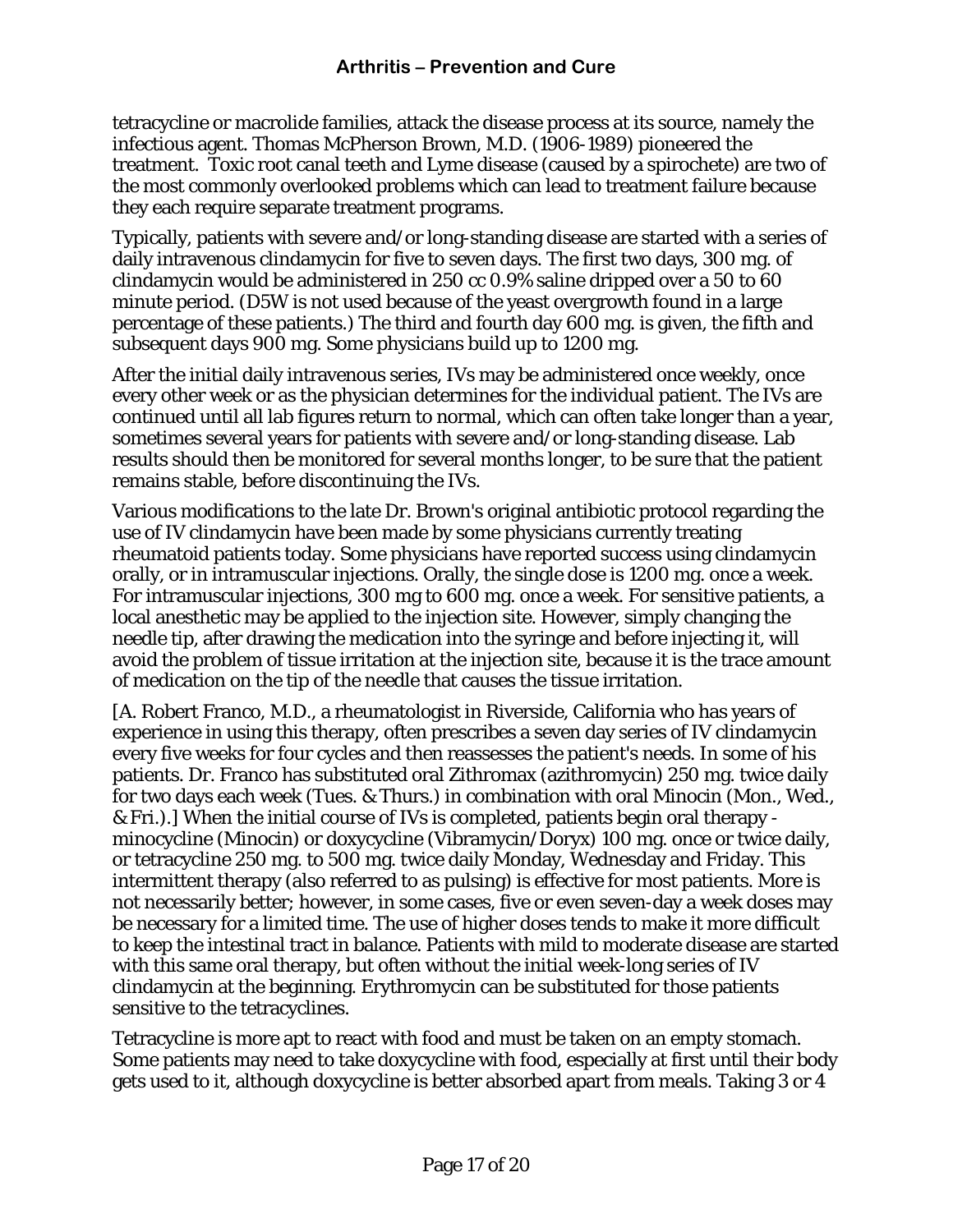ounces of a pharmaceutical grade aloe vera liquid shortly after taking the antibiotic has been found beneficial for those with sensitive stomachs. Reliable brands of aloe vera:

- Liquid Coats International, Garland, TX <http://www.coatsaloe.com/>1-800- 486-2563
- Capsules (organic) Allied Pharmacy, Arlington, TTX 1-800-428-6331

None of the antibiotics in the tetracycline family (tetracycline, doxycycline, minocycline) should be taken at the same time with calcium supplements, including dairy products, or with any other minerals such as magnesium, iron, etc. which have the same chemical valance as calcium. Ask your pharmacist for advice here because it is known that other minerals can also have similar inhibiting effects as calcium does on the absorption out of the GI tract of all antibiotics in the tetracycline family.

Caution: Be sure to drink a full glass of water and to remain sitting upright for at least 30-45 minutes whenever taking any antibiotic in the tetracycline family in order to prevent esophageal injury. For this reason, do not take this medication immediately before going to bed at night, but remain sitting up long enough to be sure the pill reaches the stomach and does not remain stuck in the esophagus, where it might dissolve and cause painful esophageal burning and scarring.

Some reported sensitivities to the tetracycline drugs may be caused by the drug being introduced too rapidly and at too high a dose. A slow start, 50 mg. Monday and Friday then gradually building up to the standard dose (100 mg. once or twice Monday, Wednesday and Friday), can often avoid this allergic reaction.

The antibiotics can cause yeast infections, as do NSAIDS, steroids, methotrexate and the other drugs prescribed for these diseases. These drugs kill off the necessary good bacteria in the intestinal tract. Before starting this therapy, patients should be tested for candida immune-complexes, and if found, appropriate treatment should be prescribed. Conventional therapy would include anti-fungals such as Nystatin or Diflucan. Natural therapies would include diet, olive leaf extract along with slippery elm, L glutamine, and grapefruit seed extract. [See Section 13 for list of laboratories testing for candida immune-complexes.]

Reliable brands of olive leaf extract would include:

Seagate Products - **<http://www.seagateproducts.com/>** - 1-888-505-4283 East Park Research - **<http://www.lef.org/>** (distributor) - 1-800-544-4440

It is extremely important that patients take a good probiotic while on this therapy in sufficient quantity to replace the good bacteria destroyed by these drugs. Effective products include:

Flora Source - 1-800-780-1198 Metagenics Ultra Flora Plus - NEEDS - 1-800-634-1380 Culturelle by Klaire - **<http://www.needs.com/>** Grainfields (**<http://www.grainfields.ca/>** or **<http://www.agmfoods.com/>**)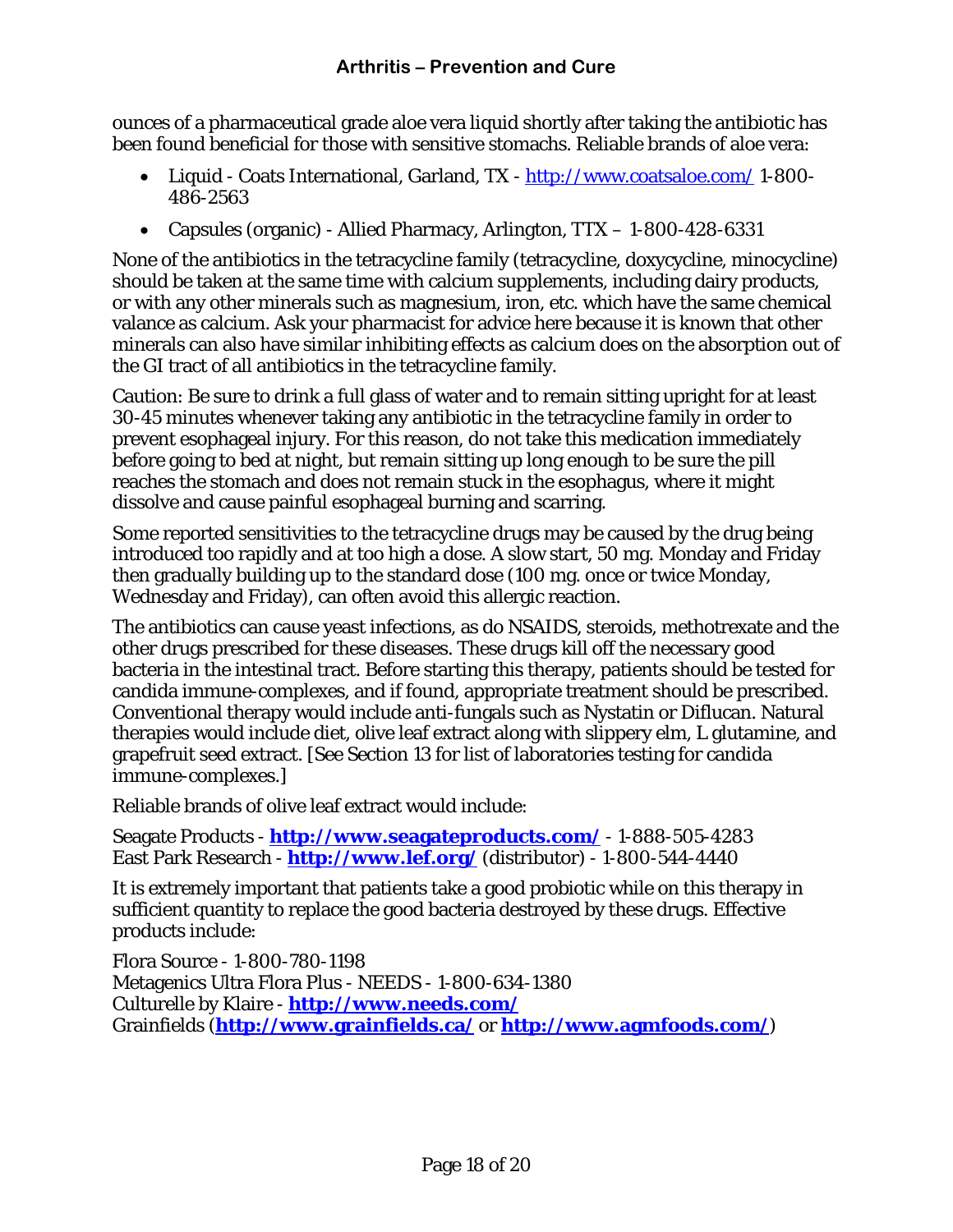### **Relieving Emotional and Physical Stress**

<span id="page-18-0"></span>This includes physical stress (injuries, obesity, overdoing physical exercise, or lack of regular meaningful exercise), and emotional stress (such as being chased by the law or harassed by someone).

The quickest way to get sick and develop aches and pains is to live under suppression, a kind of emotional stress where you feel as though you are being squashed or crushed, and if you fight back, you get crushed even more. Identify and get away from such conditions NOW, and stay away. If you can't or won't, and haven't the will to do anything about it, then try to enjoy your suffering.

If you are obese, you MUST lose weight – try the South Beach Diet as it's very popular and is producing results.

If you are sedentary, you MUST exercise regularly by walking, swimming, or having crazy, hot sex, but do not put undue stress on the aching joints. Exercise releases endorphins which increase one's sense of well-being and reduce pain.

To relieve physical stress, stay warm, and keep the aching joints warm, even if you use a heating pad or blanket for the purpose. Massage gently into the joints a mixture of warm coconut, mustard, and camphor oils, with cayenne extract. Do not wear tight bandages on arthritic joints, for that will impede circulation and hurt them worse. Do not massage arthritic joints vigorously. Take a hot bath daily into which you completely submerge yourself (except for nose) and put half a cup or more of sea salt or Dead Sea minerals into the bath. Stay in the bath no longer than 20 minutes. Do not allow yourself to get constipated, ever, as that increases body toxicity and joint pain.

## **Conclusion**

I have spent a lot of time and energy over the past 10 years researching Arthritis and what to do about it. I appreciate having the opportunity to share the above summary of what I have learned with you.

### **Allopathic Medicine**

You will note that no pharmaceutical drugs or surgery are recommended in this paper. That's because I think they are not necessary, and the side effects and cost can be almost as horrifying as the arthritis itself. Even the National Institute of Health web site says nothing about employing nutrition in treating arthritis. I have concluded that the allopathic medical professionals are normally familiar with and concerned about only their main disciplines of surgery and pharmaceuticals in treating disease. And therefore, I think those professionals are shortchanging people who suffer from arthritis.

### **Your Feedback Requested**

If, in your search for relief from arthritis, you find other information you think should be added to this paper, please contact me. I encourage you to share the above info with others who might need it. And, if you find the information herein to be useful, let me know by sending me a "success story".